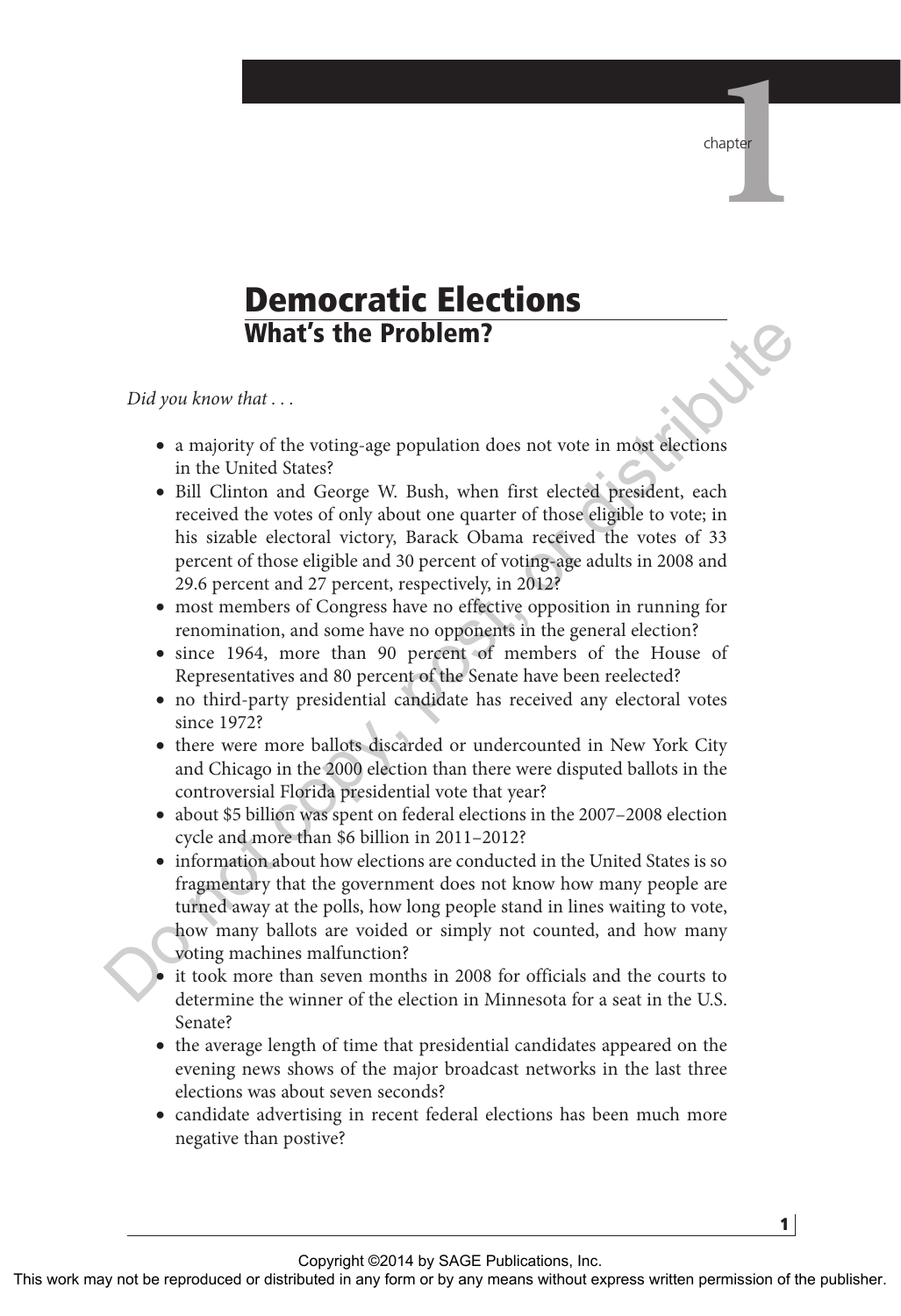- more than \$200 million was spent on advertising during the 2008 Democratic and Republican nomination processes, with the Democrats spending more than twice as much. In 2012, the Romney campaign was the big Republican spender, spending more than his opponents combined?
- only about one-third of the people can name the member of Congress who represents them during nonelectoral periods?

#### *Is this any way to run a democratic election?*

hese facts suggest that something is terribly wrong with our electoral process. They raise serious questions about how democratic the American political system really is. They also point to the major problems within that system: low voter turnout; fraudulent, error-prone, and discriminatory voting practices; uneven and inadequate administration of elections by state and local officials; high costs and unequal resources for candidates running for office; short, compartmentalized, and negative media coverage; and contradictory, often inconclusive results. Let's take a look at some examples of these problems. Is this any way to reata democratic dection?<br>
These focts written we distributed in any form or the representation of the representation of the publisher of the publisher of the publisher. The content of the publisher is

### **CONTEMPORARY ELECTION ISSUES**

### **Low Voter Turnout**

People fight for the right to vote when they don't have it. Americans certainly did. In 1776, British colonists, protesting taxation without representation in Parliament, declared their independence with a rhetorical flourish that underscored the people's right to alter or abolish a government that wasn't fulfilling the purpose for which it was intended.

Now, more than two centuries later, in a country that prides itself on its long and successful political tradition and on its fundamental democratic values, a majority of the electorate does not vote on a regular basis. Why do so few people vote? Does it have to do with how candidates run for office, how and when elections are conducted, or whether the public perceives that elections really matter—whether they make a difference in people's lives or in the country's future?

Congress considers low turnout to be a problem, a sign that the democracy is not as vigorous as it could or should be. During the last several decades, it has enacted legislation to encourage more people to vote. At the end of the 1970s, an amendment to the Federal Election Campaign Act (FECA) was passed to permit political parties to raise and spend unlimited amounts of money on building their grassroots base and getting out the vote, yet turnout continued to decline.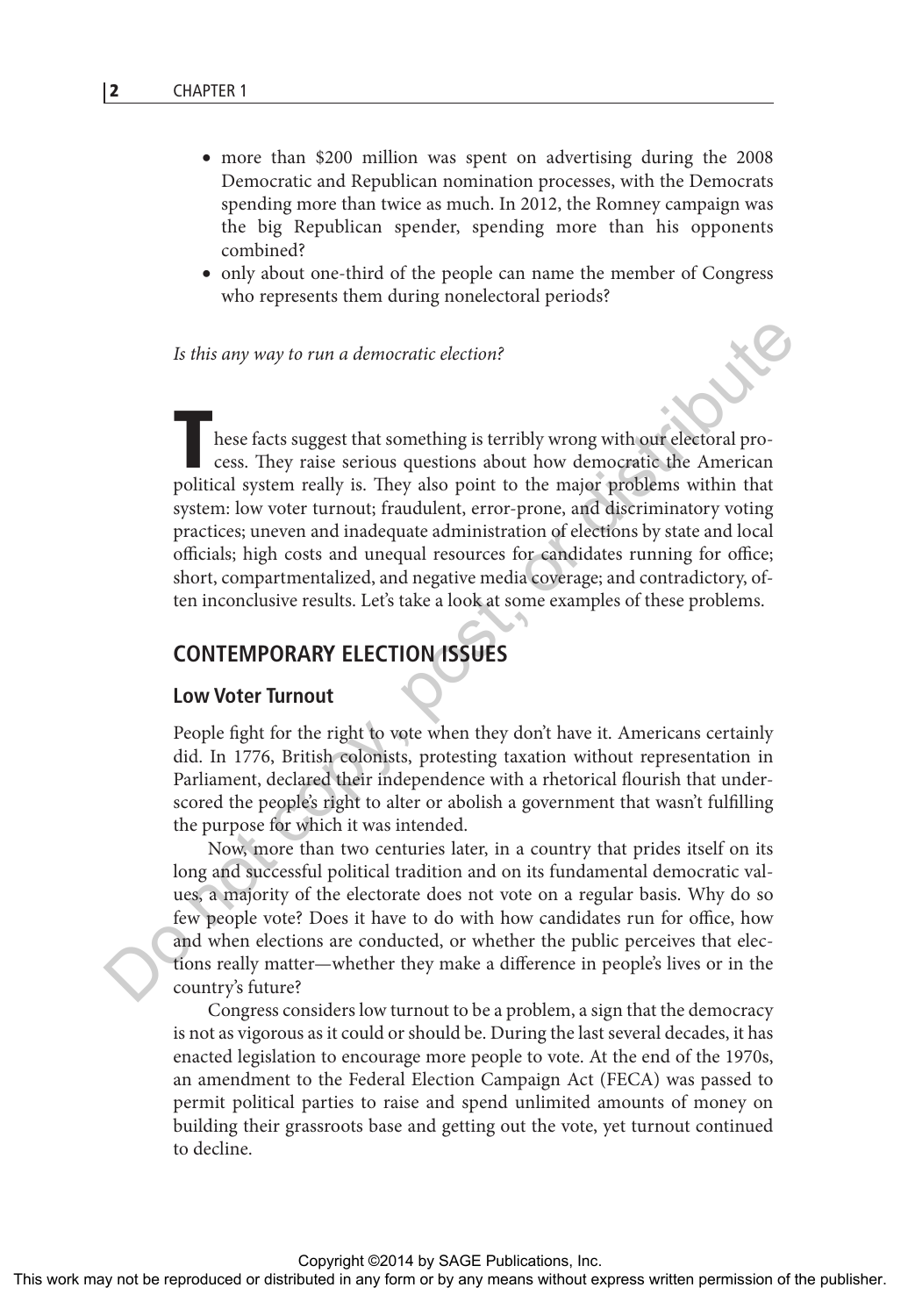During the 1980s, amendments were added to the act to broaden its applicability and facilitate minority participation in the electoral process, yet the turnout of most population groups continued to decline.

In 1993 a "motor voter" bill, designed to make it easier for people in all fifty states to register to vote, was enacted, yet the percentage of the adult population reporting that it registered decreased in the years following the passage of the law.

|                            | money to states to computerize their voter registration lists, buy more accu-                                                                             |
|----------------------------|-----------------------------------------------------------------------------------------------------------------------------------------------------------|
|                            | rate voting machines, and allows for provisional voting for people who claim                                                                              |
|                            | that they registered but whose names do not appear on the lists of eligible                                                                               |
|                            | voters in the precinct in which they live and vote. Millions of new voters                                                                                |
|                            | have been registered since the enactment of the 2002 legislation. In 2002,                                                                                |
|                            | 74.7 percent of the voting-age population was registered to vote; by 2010, that                                                                           |
|                            | figure had climbed to 78.7 percent, 186.9 million voters. <sup>1</sup> As the percentages                                                                 |
|                            | indicate, the increase in new voters has exceeded the growth of the voting-age                                                                            |
| population.                |                                                                                                                                                           |
|                            | Turnout has been increasing among the voting-age population as well,                                                                                      |
|                            | although not as rapidly as voter registration, according to turnout expert                                                                                |
|                            | Michael McDonald, a political science professor at George Mason University.<br>Table 1 notes the figures since the beginning of the twenty-first century. |
|                            | The bad news is that still more than four out of ten people eligible to vote do                                                                           |
|                            | not do so in presidential elections and six out of ten in the midterm elections. <sup>2</sup>                                                             |
|                            | The issue of nonvoting raises serious questions about the vibrancy of                                                                                     |
|                            | America's civic culture and the health of its democratic political institutions.                                                                          |
|                            |                                                                                                                                                           |
| TABLE 1.1                  | Turnout in Federal Elections in the Twenty-First Century                                                                                                  |
|                            | (Based on the Voting-Age Population)                                                                                                                      |
|                            |                                                                                                                                                           |
| Year                       | Percent of Voting-Age Population (VAP)                                                                                                                    |
| 2000                       | 50.0                                                                                                                                                      |
| 2002                       | 33.3                                                                                                                                                      |
|                            |                                                                                                                                                           |
|                            | 55.4                                                                                                                                                      |
| 2004                       |                                                                                                                                                           |
| 2006                       | 37.1                                                                                                                                                      |
| 2008                       | 56.9                                                                                                                                                      |
|                            |                                                                                                                                                           |
| 2010                       | 37.8                                                                                                                                                      |
| 2012                       | 53.6                                                                                                                                                      |
|                            |                                                                                                                                                           |
| .gmu.edu/Turnout_2012G.htm | Source: Michael McDonald, "United States Elections Project: Voter Turnout." http://elections                                                              |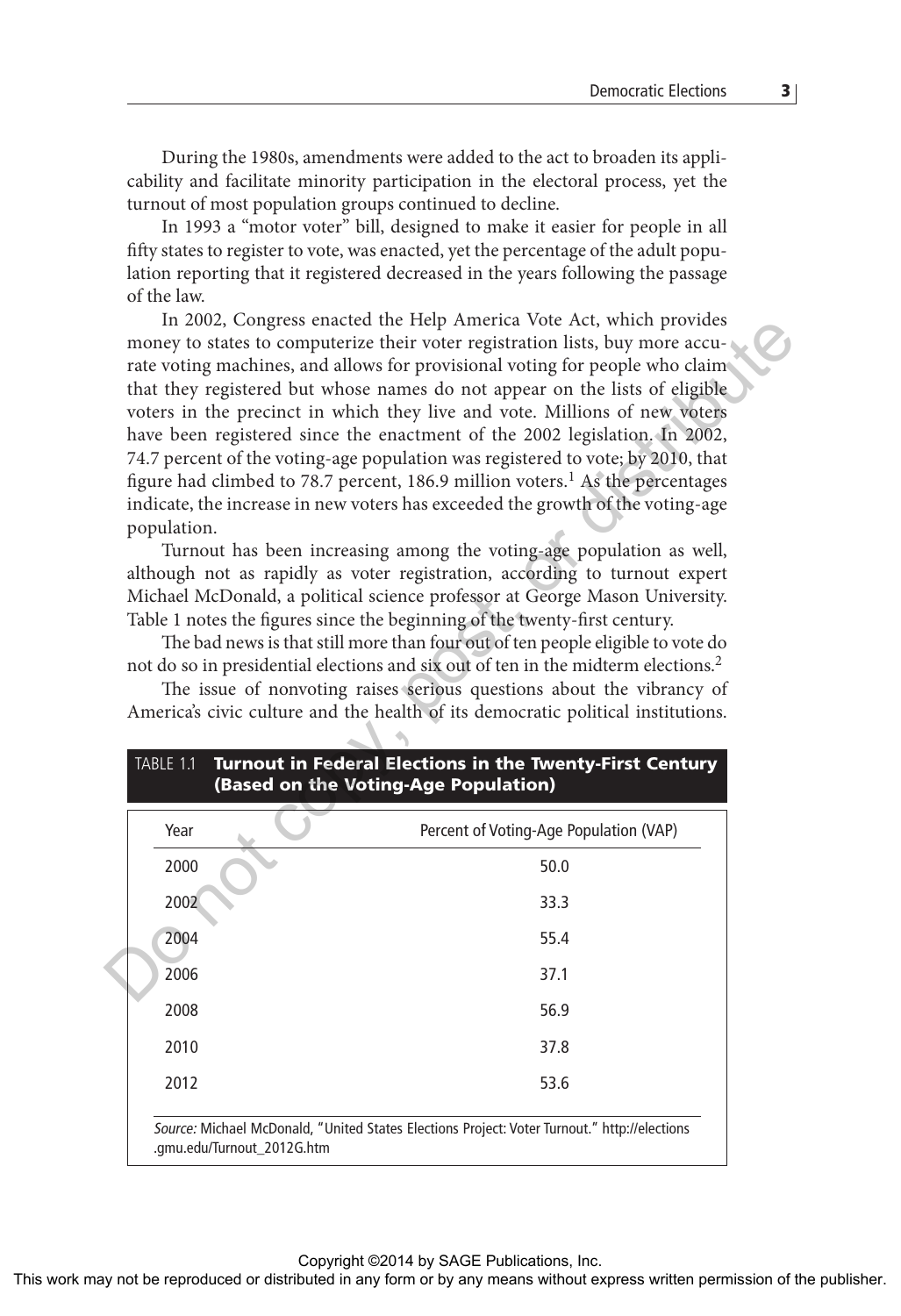With so many people not voting, do elections reflect the judgment of all the people or of a small and unrepresentative proportion of them? Similarly, to whom are elected officials more responsive—the entire population or the people who elected them? Do elections with low participation rates still provide an agenda for government and legitimacy for its actions? If they do not, then what does?

### **Fraudulent, Error-Prone, and Discriminatory Voting Practices**

The Florida voting controversy in the 2000 election in which the official results were disputed highlighted many of the voting problems that have plagued the U.S. electoral system since its creation. The Constitution charges the states with the conduct of federal elections. The states set most of the rules for registration, ballot access, and absentee voting; they determine the period during which voting occurs, the procedures for exercising a vote, and the manner in which votes are to be tabulated and reported. Local electoral districts within the states often designate the polling places, run the election, and provide the ballots or machines for voting. As a consequence of the decentralization of election administration, there is considerable variation in voting procedures among the states and even within them. **Fractule definited in any firstificant or the reproduced or the reproduced or the reproduced or the reproduced or the reproduced or the publisher to the depth of the results of the publisher. This depends the results of** 

Political parties indirectly affect the vote by the influence they exert on elected and appointed state officials. In fact, for most of the nation's first one hundred years, the major parties actually ran the elections. They rallied their supporters, got them to the polls, and made sure they voted "correctly" by designing and distributing color-coded ballots on which only the names of their candidates appeared. They also had poll watchers observing how people voted.

Allegations of fraudulent practices, including voting by noncitizens and the deceased, casting multiple ballots in the same election, and under- and over-counting of the votes were rampant. The adoption of the secret ballot and the administration of elections by state officials were responses to these unfair, underhanded, and undemocratic election practices. The development of machines to tabulate the vote was another. But problems persisted because most state legislatures still enacted election laws and drafted legislative districts to benefit those in power.

Registration and residence requirements have been used to limit the size of the electorate. Geographic representation in one of the two legislative bodies (prior to the 1960s) gave rural areas a disproportionate advantage. In some states, the laws were administered in a discriminatory and haphazard fashion, making it more difficult for some people, particularly minorities, to vote.

Not until the 1960s did the Supreme Court and Congress address some of these issues.3 The Court ruled that population and population alone had to be the criterion by which representation was determined: one person–one vote. The Voting Rights Act of 1965 was intended to end discriminatory practices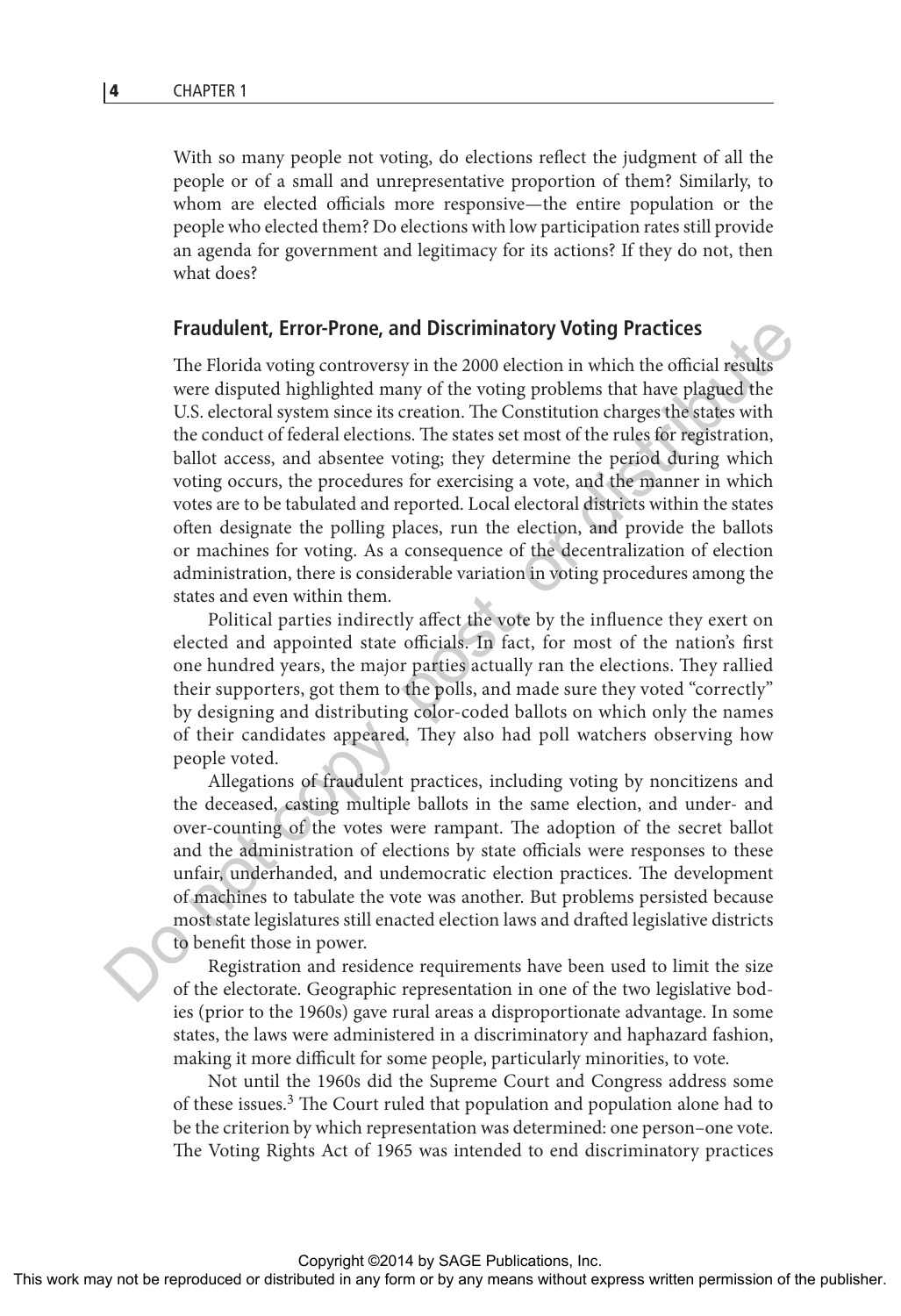and effectively extend suffrage to all eligible citizens. Registration requirements were eased, voting hours were extended, absentee voting opportunities were expanded, and for a time, money for party-building activities was exempted from federal contribution limits.

These laws and judicial decisions went a long way toward extending the franchise, encouraging turnout, and ending some of the practices which undercut the democratic character of U.S. elections. But they did not eliminate all of those practices. Nor did they improve the actual conduct of elections. After the 2000 election controversy in Florida, the U.S. Commission on Civil Rights issued a report concluding that African Americans in that state were much more likely than white voters to be turned away from the polls.4 Researchers at the Massachusetts Institute of Technology (MIT) and the California Institute of Technology (CalTech) deduced that between four million and six million votes for president in the 2000 election were not counted, some because of registration foul-ups, some because of voter confusion and error, and some because of faulty equipment.<sup>5</sup> In close elections, these undercounted votes could have made a difference and even changed the final outcome.

Problems remain today. Registration foul-ups, inadequate parking, long lines to vote, insufficient numbers of poll workers, machine and computer malfunctions, and poor ballot designs continue to hamper the act of voting. Can an election be considered democratic if citizens have to overcome these hurdles in order to vote? Can the results be regarded as legitimate if the votes of a sizable proportion of a state's population, enough to have changed the outcome of the election, are not correctly counted? Can the election be said to represent the will of the people if the ballots are confusing to many voters, and if some of the votes were not properly cast and thus voided? A lot of people do not think so. Six months after the Supreme Court's decision that effectively determined George W. Bush's victory in Florida and thus in the Electoral College, 26 percent of the American people indicated that they still did not regard him as the legitimate president.<sup>6</sup> Express and the reproduced or distributed in Archivet may the control or the reproduced in a space or the reproduced in a space of the reproduced in a space of the reproduced in the reproduced in a space of the publisher a

### **High Costs and Unequal Resources**

Campaign finance is another issue and has been one for the last four decades. The federal election campaign finance system has broken down. From 1992 through 2002, both major parties used a loophole in the law to solicit large contributions from wealthy donors and spent hundreds of millions of dollars on behalf of their candidates for federal office.

The Bipartisan Campaign Reform Act (BCRA), enacted in 2002, was designed to end this practice, but it has not done so. Although the act prohibits national parties from accepting contributions that exceed federal limits, it has not stopped their supporters from creating nonparty groups that solicit and spend contributions not subject to the federal limits. The Supreme Court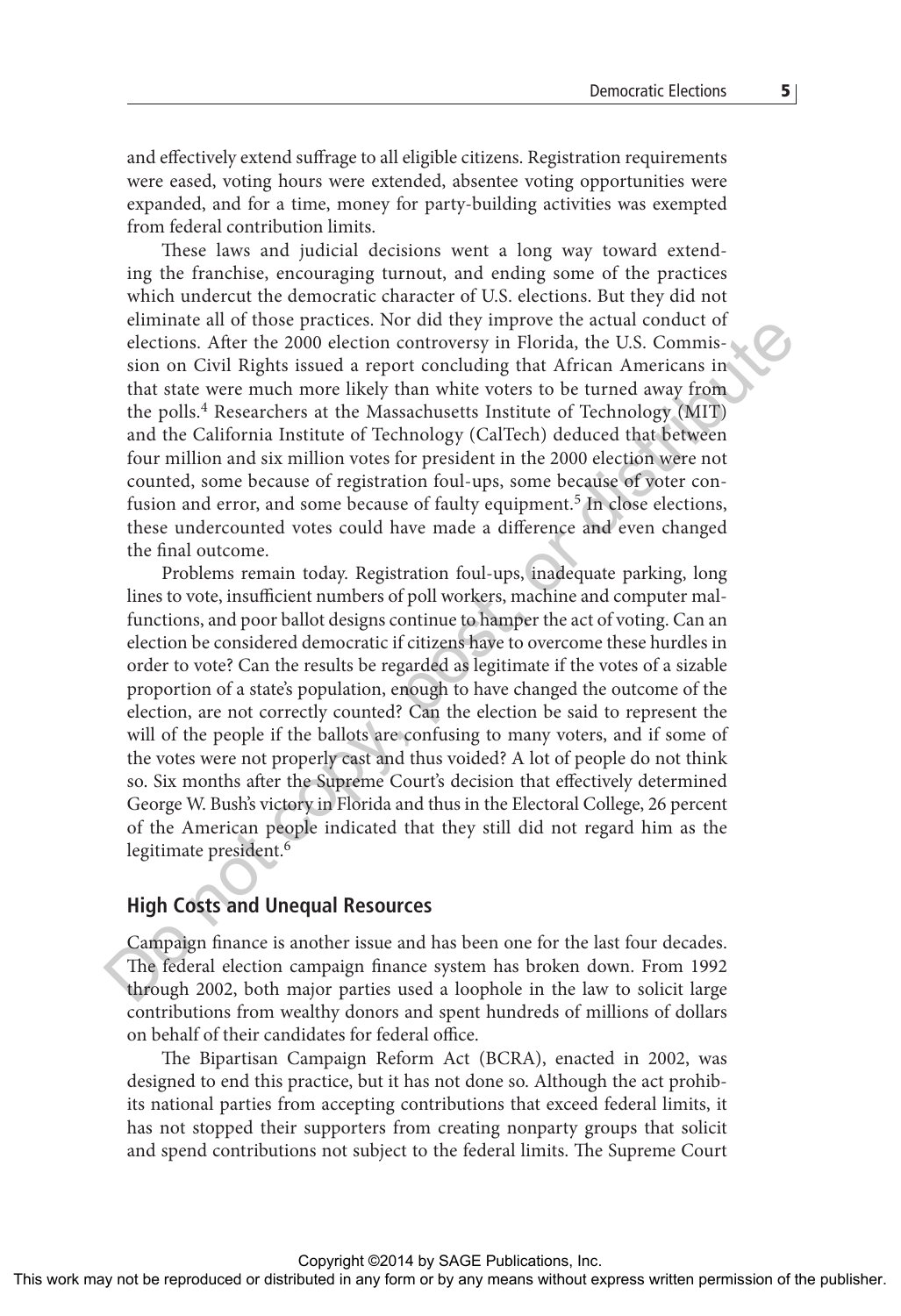upheld these practices in its *Citizens United* decision.<sup>7</sup> The Court ruled that corporations and, by implication, labor unions could spend unlimited amounts of money to advocate their interests in political campaigns. What followed this decision was the creation of Super PACs, most with patriotic and democraticsounding names, that provided an organizational mechanism by which sizable contributions could be made and spent on political activities that furthered the interests of certain groups and individuals and the candidates who supported them.<sup>8</sup> In the 2011-2012 election cycle, Super PACs reported independent expenditures of over \$631 million while other nonparty groups spent an additional \$400 million, amounts well in excess of what these groups spent in previous elections.<sup>9</sup>

In addition to these supplementary campaigns, each party has used its access to and the facilities of its officeholders as inducements and rewards for obtaining large donations, the maximum amount allowed by law. Private telephone numbers of cabinet secretaries and congressional committee heads have been made available to top contributors. As president, Bill Clinton held numerous coffee hours in the White House to encourage people to give money to the Democratic Party. He rewarded those who gave the most with trips on Air Force One, trade missions with the commerce secretary, and sleepovers in the Lincoln bedroom. Not to be outdone by his Democratic predecessors, George W. Bush's vice president, Dick Cheney, lavishly entertained the most generous GOP contributors at a gala at his official residence in April 2001. Although the practice of using government facilities finally ended during the George W. Bush administration, elected officials still solicit funds and reward contributors with access, appointments, and social invitations, practices that are not consistent with the operation of democratic government. From the reproduced or the rest with the copyright state and the rest or the rest or the rest or the rest or the distributed in a consect of the distributed in any means with the publisher. The rest or the distributed in a

Even without the illegal solicitations and legal circumvention of the campaign finance legislation, the amount of money required to mount an effective campaign for federal office has become astronomical, a consequence in large part of mass media advertising. Moreover, the advertising itself has distorted rather than enhanced political debate.

Is too much money being raised for and spent on election campaigns? Do those who contribute represent a cross section of Americans or do they overrepresent the most prosperous individuals and groups in society? What do contributors, especially those who give the maximum amount to a candidate, get for their money? The answer is access, influence, political appointments, and frequently the policy outcomes they desire; at least that is what the public believes.

The resources issue also affects how elections are conducted. The failure of states to allocate sufficient funds for election administration can affect the accuracy of their registration lists, accessibility of voting places, wait time at the polls, difficulty in completing ballots, and slower and less reliable tabulation of the results, all of which influences turnout and can affect the outcome of elections.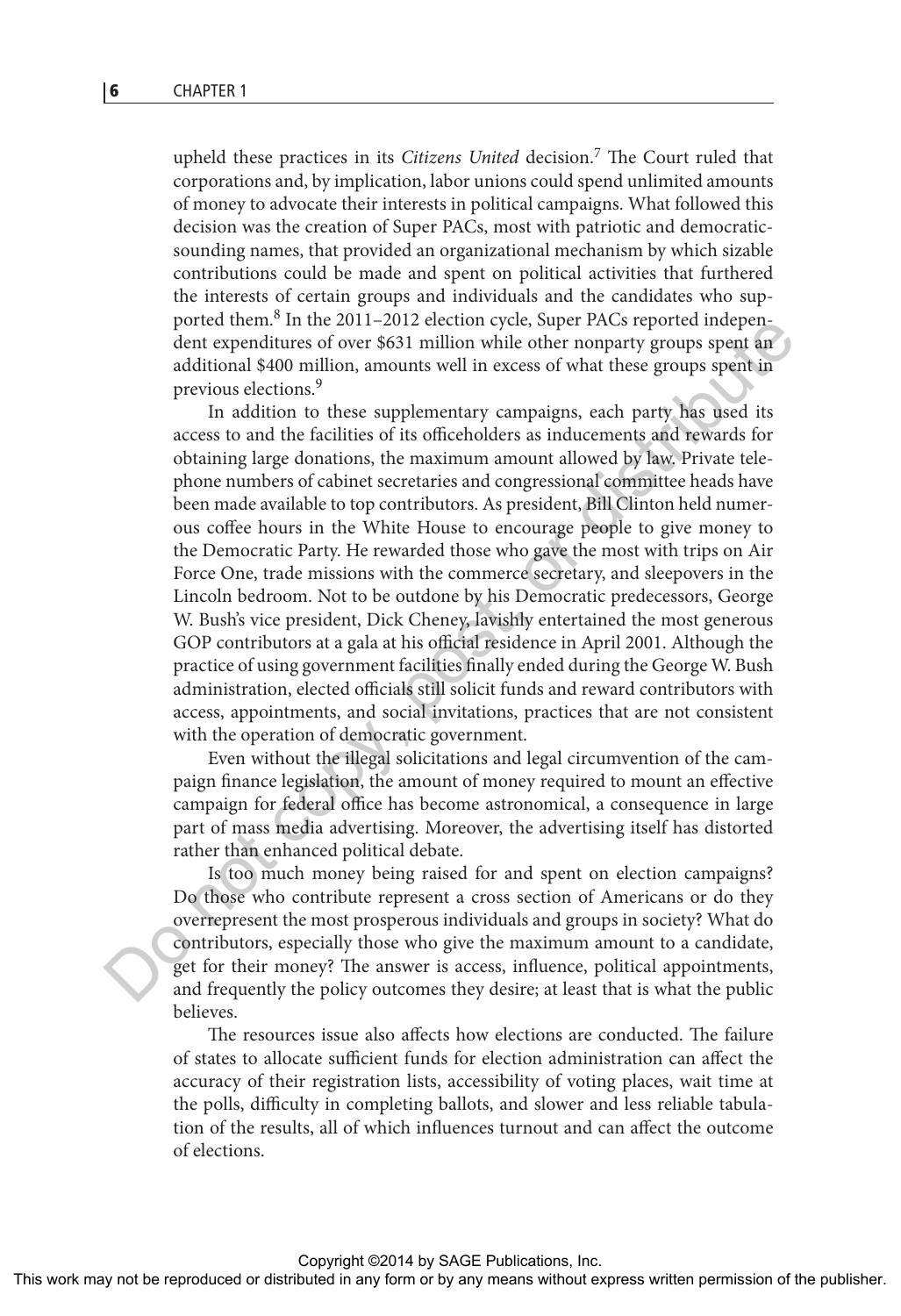### **Compartmentalized and Negative Media Coverage**

Closely related to the issue of money is that of news coverage. For better or worse, the mass media have become the principal vehicle through which candidates for national office communicate to voters. Political parties have become less effective intermediaries than they used to be. Reliance on the news media would not be so bad if the goals of the media were similar to those of the parties, candidates, and country, but they are not.

Although the news media are not oblivious to the need to educate the public, they also are interested in making money—the more, the better. Profit from advertising is based on the size of the audience. To enhance the size, many news media outlets present the news that they believe would be most interesting to the most people most of the time. In campaigns, the most newsworthy items tend to be the dramatic ones—the horse race, with all its color and drama; the unexpected occurrences; the verbal and tactical mistakes; and the confrontations as well as the human dimensions of a candidate's personal character and family. These subjects engage readers, viewers, and listeners but do not necessarily educate, energize, or motivate them to participate in campaigns and vote. In fact, press compartmentalization, negativism, and spin are often blamed for low turnout and for the public's cynical attitude toward candidates, parties, and the political system.<sup>10</sup> The multiplication of news sources, the speed of communications, and the proliferation of niche journalism also affect the amount of information to which the public has access, its accuracy, and its relevancy for campaigns and governance. Athough the news may not be better that are not be the reach the publisher than the state of the authoric state or the state of the anisotropy is bestead in the state of the state of the state or the state or the state or

How to square the interests of largely private media with the needs of an informed and involved electorate is no easy task, nor one that Congress wishes to tackle. Not only must First Amendment protections for the press be considered, but the desires of the public for the news it wants, not necessarily the news it needs, also must be weighed in the balance.

### **Contradictory, Often Inconclusive Results**

Another problem, less obvious but equally dangerous for a democratic political system, is that elections may not contribute to governing but actually make it more difficult. Candidates make promises, political parties present platforms, and groups promote issues. But in a heterogeneous society, policy priorities and issue stands are likely to be diverse and even inconsistent with one another. Elections in the United States reflect this diversity far better than they mirror a popular consensus. They regularly produce mixed and incompatible results with unclear meanings and undefined mandates. Parties often share power, making the institutional divisions that much greater and more difficult to overcome. In an age of political polarization, reinforced by ideology, these divisions have become more pronounced, political rhetoric has become more strident, civility among elected officials has declined, and compromises on major policy issues have been made much more difficult.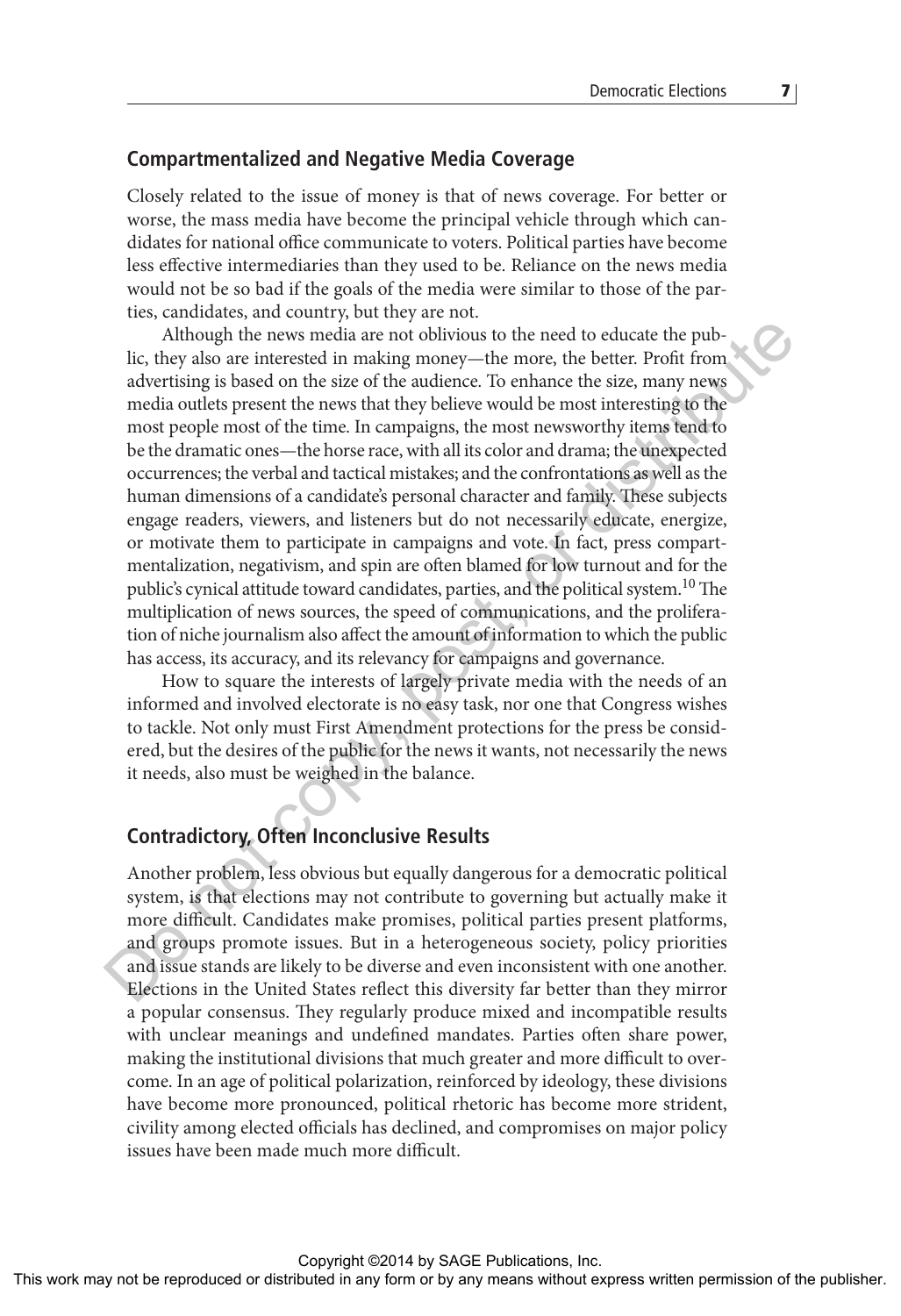Each of these problems—turnout, voting, money, and governing—points to shortcomings in the democratic electoral process in the United States, gaps between theory and practice. One goal of this book is to examine those gaps; another is to discuss ways they could be narrowed or, perhaps, eliminated. Finally, the book aims to stimulate thinking about democracy in general and democratic elections in particular.

To answer the central question—Is this any way to run a democratic election?—this chapter next examines the nature of democracy and some of the ways in which a democratic political system may be structured. The discussion then turns to the role of elections in a democracy and the criteria that elections must meet to be considered democratic. Finally, the chapter concludes with a look at the inevitable tensions within a democratic electoral system between political liberty and citizen equality, between majority rule and minority rights, and between a free press and an informed electorate.

### **THE NATURE OF DEMOCRACY**

A **democracy** is, simply put, a government of the people; it connotes sovereignty. Initially used in ancient Greece, where such a system was first practiced, the term itself comes from the Greek words *demos,* meaning "people," and *kratos*, meaning "rule." In a democracy, the people rule.<sup>11</sup>

But which people? Everyone? Everyone who is a citizen? Every citizen older than eighteen years of age? Every eighteen-year-old citizen who is literate and mentally competent? Every eighteen-year-old, literate, mentally competent citizen who has knowledge of the issues and can apply that knowledge to make an intelligent judgment? The list of qualifications could go on and on. Naturally, an informed electorate is desirable, but the more people excluded because they lack certain characteristics, qualifications, or credentials the less likely the electorate will reflect the general population. External means the repressed or distributed or distributed or distributed or distributed or distributed or distributed or distributed or distributed or distributed or distributed or distributed or distributed or distribut

And how do the people rule? By themselves? By selecting others and holding them accountable? By agreeing to a set of rules and procedures by which some are selected to perform certain public tasks, such as teaching school, maintaining law and order, or protecting the country's security?

There is no single right answer to these questions. There are many types of democracies, distinguished by *who* and *how:* by who makes the decisions and by how power is distributed.<sup>12</sup>

#### **Who Makes Public Policy Decisions?**

When the people themselves make public policy decisions, the democracy is said to be a **direct democracy.** A New England town meeting in which all residents participate on matters of local interest, such as where to build a new town hall or whether to recycle disposable waste, is an example of direct democracy at work. A state ballot initiative on which voters indicate their preferences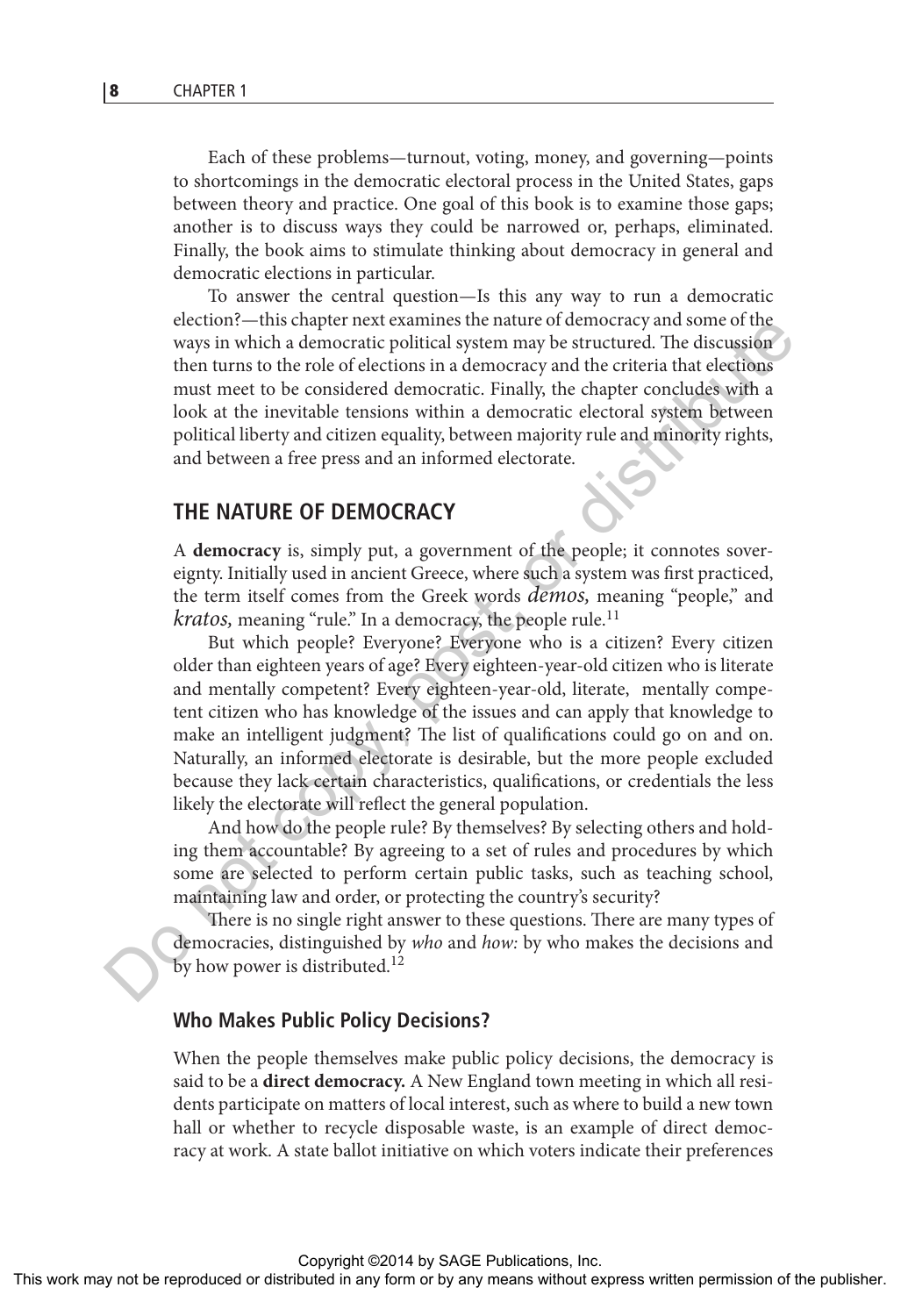on a range of issues, such as legalized gambling, abortion, same-sex marriage, proof of legal status for noncitizens, or benefits for illegal immigrants or new residents, is another example of direct democracy. When George W. Bush, as a managing partner of the Texas Rangers, helped convince voters of Arlington, Texas, to support a special tax to pay for two-thirds of the cost of a new baseball stadium, he was engaging in direct democracy, as were residents of Colorado and Washington in 2012 when they voted to decriminalize the use of marijuana. In a direct democracy there is true collective decision making. Obviously, in a country as large and diverse as the United States, such a system in which all citizens had the opportunity to vote on most major policy issues would be impractical and undesirable for the nation as a whole.<sup>13</sup> There would be too many people with limited information and understanding of the issues participating in too many public policy decisions. As a consequence, most democracies are by necessity **representative democracies,** in which people choose others to represent them in government, to formulate and implement public policy in a deliberative manner, and sometimes even to adjudicate it in accordance with a country's constitution and laws.14

A basic goal of representative government is to be responsive to the needs and interests of the people who elected that government. How can these needs and interests be identified? One way is through elections. Although elections aren't the only means by which public views find expression and can influence public policy—other ways include public opinion polls, focus groups, direct correspondence, civic initiatives, and public advocacy campaigns—elections are the most decisive and popular method for doing so. They also tend to be the fairest way in which public choice can be exercised That's why elections are such a critical component of a democratic political system. They are a mechanism through which the citizenry expresses its desires and by which it can evaluate the qualifications of candidates for office and the performance of those in office who seek reelection. Elections link government to the governed. In the relations of controlled in the reproduced or distributed in any fitting the reproduced or distributed in any form or the relationship in the reproduced or the relationship is the comparison of the publisher permiss

### **How Is Power Distributed?**

Another way to categorize democracies is according to how they distribute power. In a **popular,** or **plebiscitary, democracy,** the people exercise considerable influence over the selection of government officials and the policies they pursue. Such a system provides opportunities for the populace to initiate policy issues and vote on them directly as well as to elect candidates and, if necessary, to remove them from office. Ballot access is easy, there are few impediments to voting, and the people have the last word.

In a **pluralistic democracy,** a wide variety of groups—from political parties to nonparty groups with economic interests (such as business, labor, and the professions) to those motivated by social and political (ideological and issue-oriented) beliefs—compete for influence. They do so in accordance with their own interests and beliefs, using their own resources to gain and maintain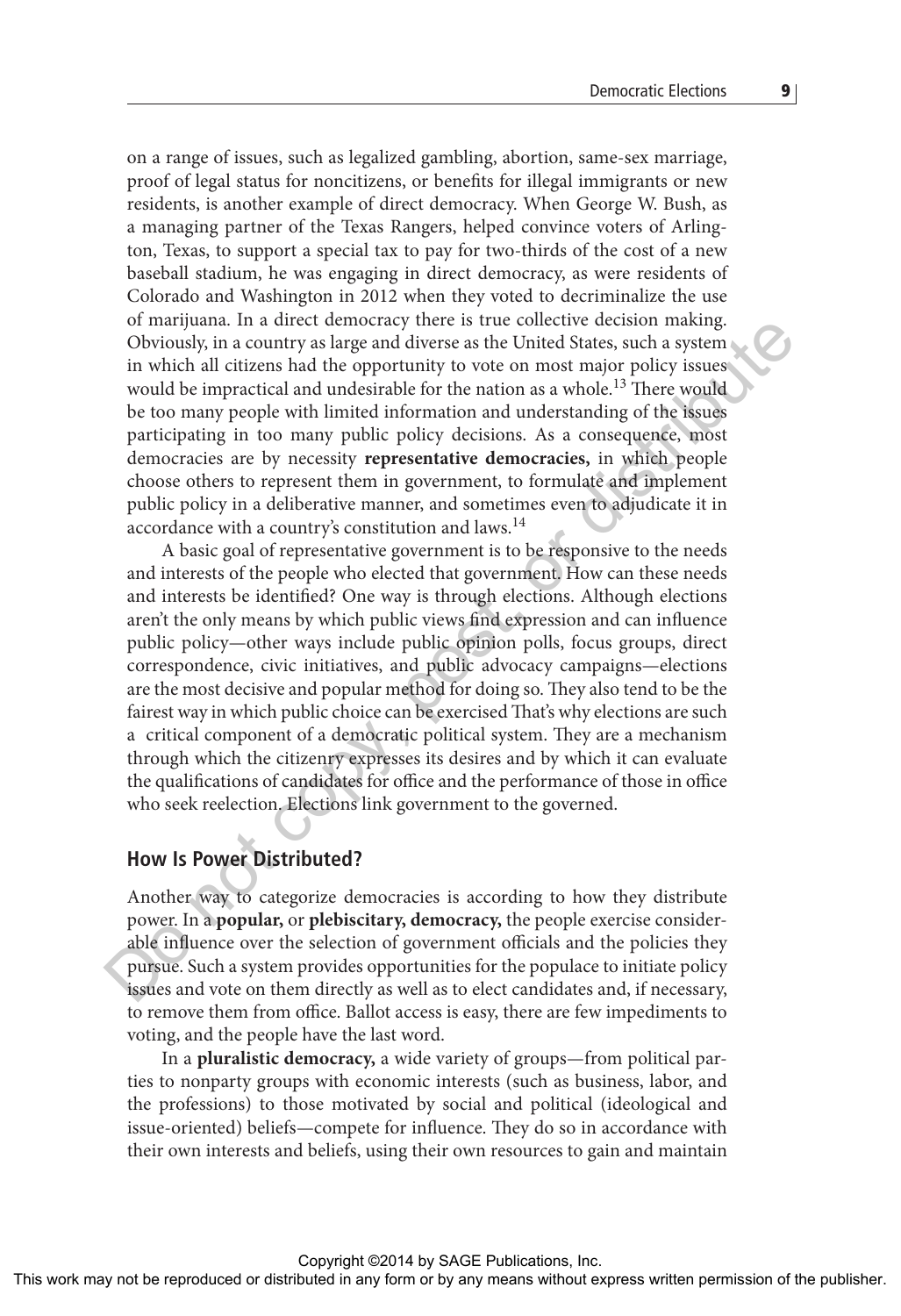public support. James Madison argued in *The Federalist,* No. 10, that such factions in society were inevitable and that one of the merits of the Constitution that was being debated for ratification was that it made it difficult for any one faction to dominate the government.<sup>15</sup>

A third model is an **elitist democracy,** in which power is concentrated in fewer hands than in a pluralistic system. There is more hierarchy, and more discretion is exercised by those in power. However, to maintain its democratic character, the system requires that there be competition between elites in elections and in governing. Popular control is maintained through an election process in which elites in power are judged retrospectively by their past performance and prospectively by the policy promises they make and the leadership images they create.

In all three systems, government officials remain accountable to those who elected them. Whatever the form of democratic government, it rests directly or indirectly on popular consent. Elections anchor government to its popular base. Without elections, a democratic political system cannot exist.

### **ELECTIONS AND DEMOCRACY**

Elections tie citizens to their government. They provide a mechanism by which the people can choose those government officials—legislators, top executives, and, in some cases, judges—who make, implement, and adjudicate public policy. Elections are also a means by which the public can hold these officials accountable for their actions and keep them responsive to the public's needs, interests, and desires.

To make decisions on who makes public policy and to evaluate how well they do so, voters need information about the beliefs, positions, and proposals of the candidates and their parties. The mass media are a conduit for such information. Without a free press reporting the election news, the electorate would either have to gather and analyze its own information or be dependent on those with a vested interest in doing so—candidates, parties, and interest groups. Naturally, those with an interest in the election outcome would be inclined to release information that puts them and their interests in the best possible light. The public needs alternative sources which are credible and objective; diverse and independent news media are most likely to meet such informational goals, but a government-controlled press or one that is influenced by a small group of individuals or corporations is not. The results of the publisherial control in any form of the publisherial components of the publisherial components with the publisherial components of the publisherial control to the publisherial control to the publisheria

In choosing the people who will run the government, elections provide direction to that government. They establish the agenda—the promises and policy positions of the winners—which guides public officials after the election, and they help build coalitions that facilitate governing.

Elections also confer legitimacy on government and what it does. By giving citizens an opportunity to select public officials and influence their policy agendas, elections contribute to the ongoing support for the policy decisions and administrative actions that follow. Whether people agree with a particular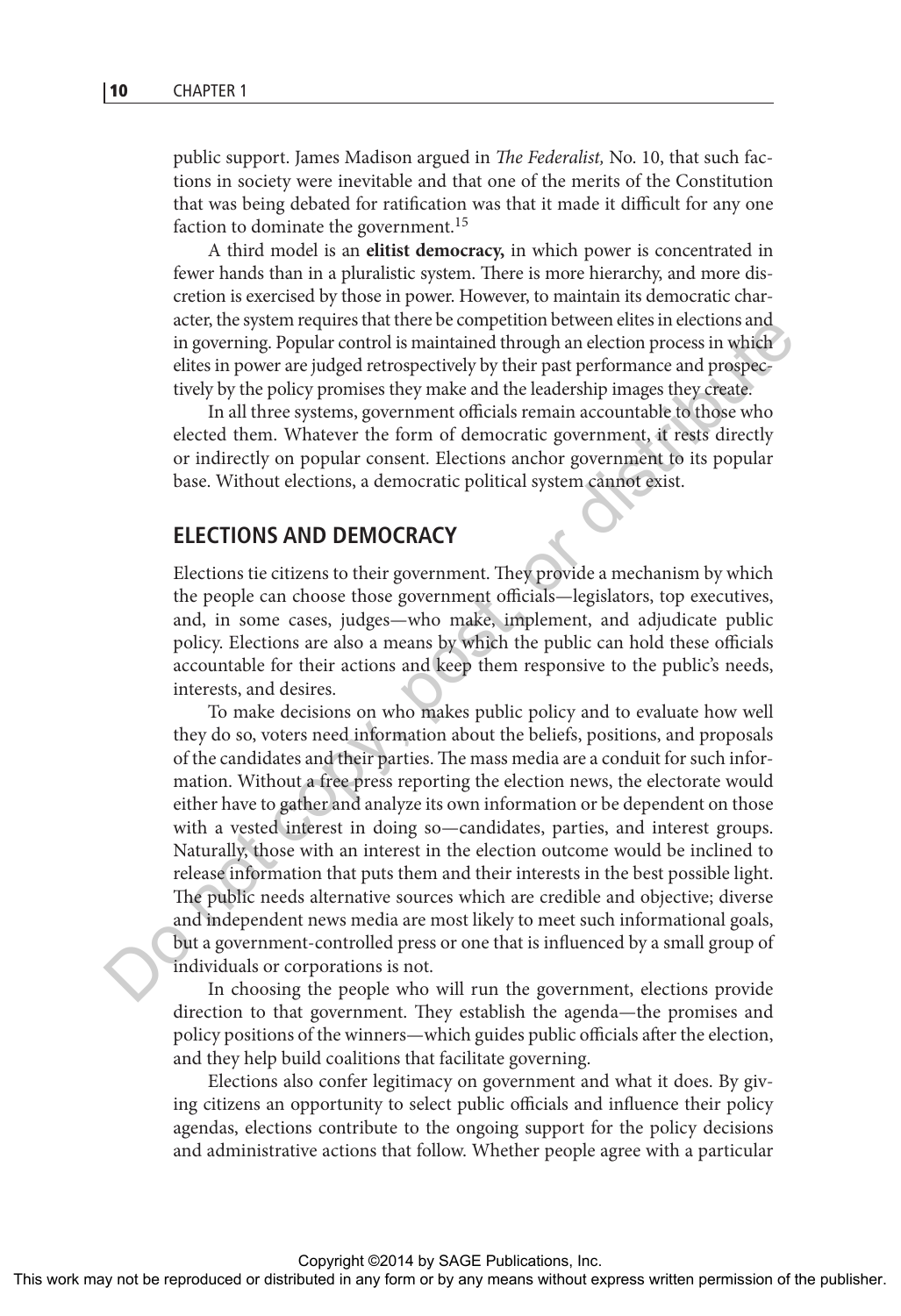policy or not, they are more likely to accept it as valid and lawful if they perceive that those who made it were selected in a fair and honest way and make their decisions according to an established set of rules and procedures. They also will be more likely to accept the policy if they know that they will have other opportunities down the road to express their opinions, participate in a political campaign, and vote for the candidates of their choice. Similarly, people will respect and abide by the decisions of elected officials, even approving their performance in office when they do not like them personally, as long as they consider their election to be legitimate. Take President Bill Clinton, for example. His job approval exceeded his personal favorability throughout his second term, and especially after his affair with White House intern Monica Lewinsky became public.<sup>16</sup>

### **Criteria for Democratic Elections**

For elections to be consistent with the basic tenets of a democratic political system, they must be "free, fair, and frequent."<sup>17</sup> The principle of inclusiveness should apply. Adult citizens must be eligible to vote, have the opportunity to do so, and must be able to exercise their right freely without fear or coercion.18 The votes must be weighted equally in determining the winner. The results of the election must be accepted as official and binding for a limited period of time, after which another election must occur. Without the guarantee of a future election, it would be difficult to hold those in office accountable for their actions.

Let's explore these essential criteria: political equality, universal suffrage, meaningful choice, and the free flow of information about the candidates, issues, and their parties.19 **Political equality** is essential. It is a basic building block for a democracy. There can be no classes or ranks no individuals or groups whose positions elevate them and their votes to a higher status. As Thomas Jefferson put it in the Declaration of Independence, "All men are created equal."<sup>20</sup> If everyone is equal, then all should have the opportunity to exercise an equal voice in the running of the political system. At the very least, this means that the principle of one person–one vote must apply to all elections unless otherwise specified by the Constitution. It also means that all votes count equally, that no individual, group, region, or jurisdiction should gain extra representation or exercise extra influence. Translated into election terminology, equality requires **universal suffrage,** the right of adult citizens to be able to vote. EV and the repression of the rest in any mean in any form or the rest in any means with the recent in a scenario permission accepted in separation with the scenario permission of the rest in the publisher. The product in

Unless all adult citizens have an opportunity to participate in the electoral process, the election results cannot be said to reflect the views of the entire country. The exclusion of any group of citizens because of any characteristics other than those directly related to their capacity to exercise an informed and intelligent vote (such as having sufficient mental capacity to make an intelligent voting decision) naturally weakens the representative nature of the system. The more people excluded, for whatever reason, the less the government can be said to rest on the consent of the governed.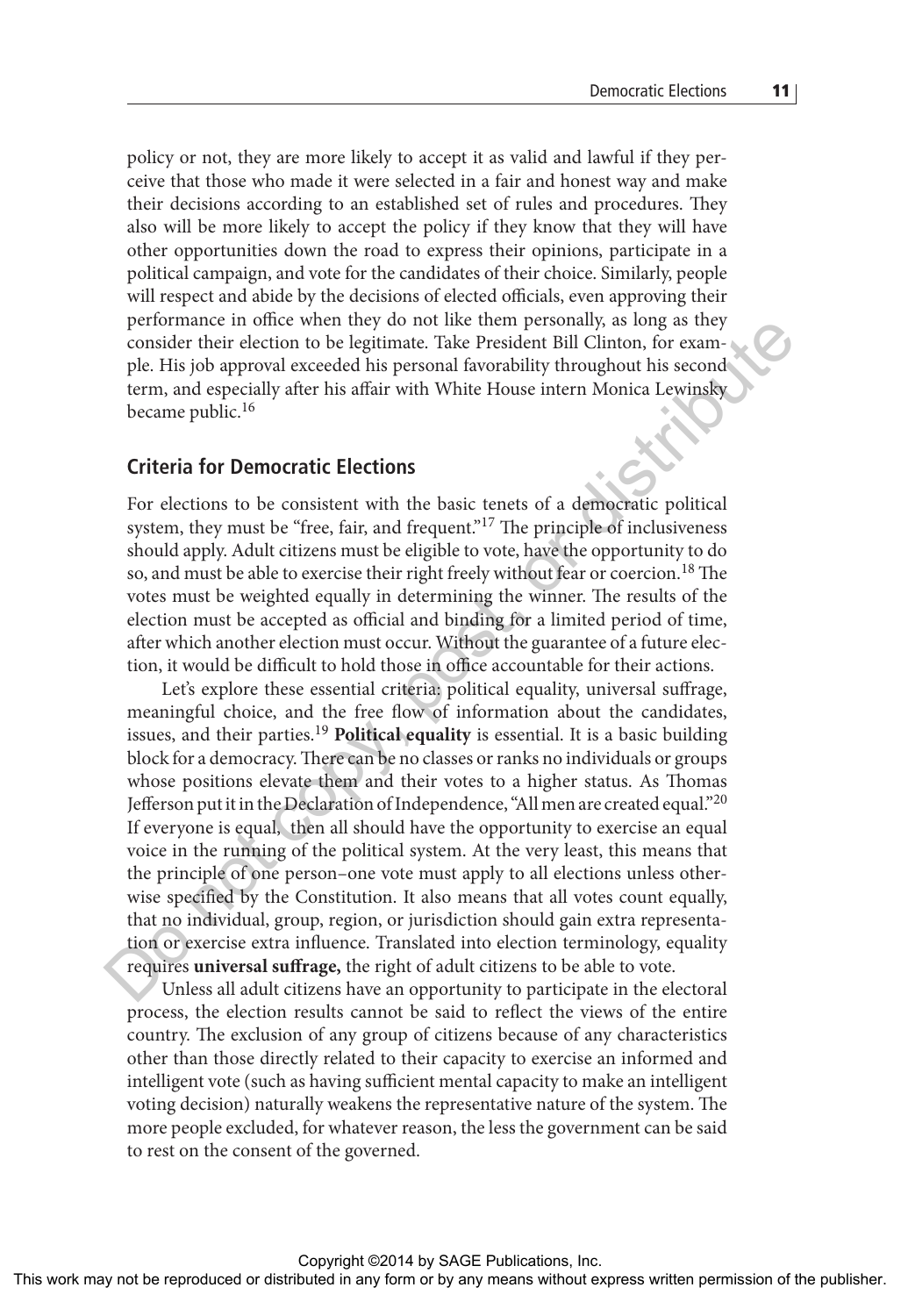The right to vote is considered a civic responsibility. There are a few democracies that require its citizens to perform this responsibility or suffer a penalty, such as a fine, if they do not. Most democracies, however, do not require voting. They operate on the principle that people should have the right not to vote, if they so desire, if they do not like the choices they have, do not care who wins, or do not believe the outcome of the election will not affect them in any meaningful way. Then, there are those who forget to vote or are unable to do so for reasons of health, work, travel, or family obligations.21 The bottom line, however, is that citizens must have the right and opportunity to vote and must be able to do so freely.

They must also have a **meaningful choice.** Contestation is important. If there were only one candidate for an office or if all the candidates had equal qualifications and voiced essentially the same views, then there would be grounds for claiming that the voters did not have a meaningful choice.

To choose is to select from among diverse alternatives, but how diverse should they be? A choice among candidates who differ widely in their beliefs, particularly if the views of some of them are extreme, may amount to no real choice at all for most people. If the major parties were to agree on the same candidate and the only other candidate were unknown to most voters, the choice for most voters would not be meaningful. In other words, the choices should lie within the broad parameters of public acceptability, yet be distinctive enough for voters to distinguish between candidates and assess them on the basis of their own values, attitudes, and opinions. Sources, is that chieses written to their vector or distributed in any form or by any form or the reproduced or the reproduced in any form or the publisher and we concelled the publisher and with the server or the publish

Related to making a meaningful choice is the **free flow of information and ideas.** At the very least, there should be alternative sources of information, not just from the candidates, the parties, the government, or a dominant group that controls the news media. Unless there is ample information and discussion within the public arena, people will have difficulty understanding the issues, much less determining which candidates are most qualified and merit support.

A free press that provides this information is essential. Few, if any, subjects, issues, or questions should be off limits. Few, if any, arguments should be precluded, no matter how unpopular they may be. That is why the allegation of a candidate being unpatriotic, if that candidate expresses opposition to government policy, undercuts the very fabric of a democratic electoral process. The objective must be the creation of an environment in which voters can make informed judgments based on an enlightened understanding of the issues.<sup>22</sup> That objective can only be accomplished in a society in which free and broad expression is encouraged and protected.

#### **Democratic Electoral Systems**

The number of people elected, the way winners are determined, and the size and shape of electoral districts may vary within the country as well as among countries. In the United States, the United Kingdom, and some other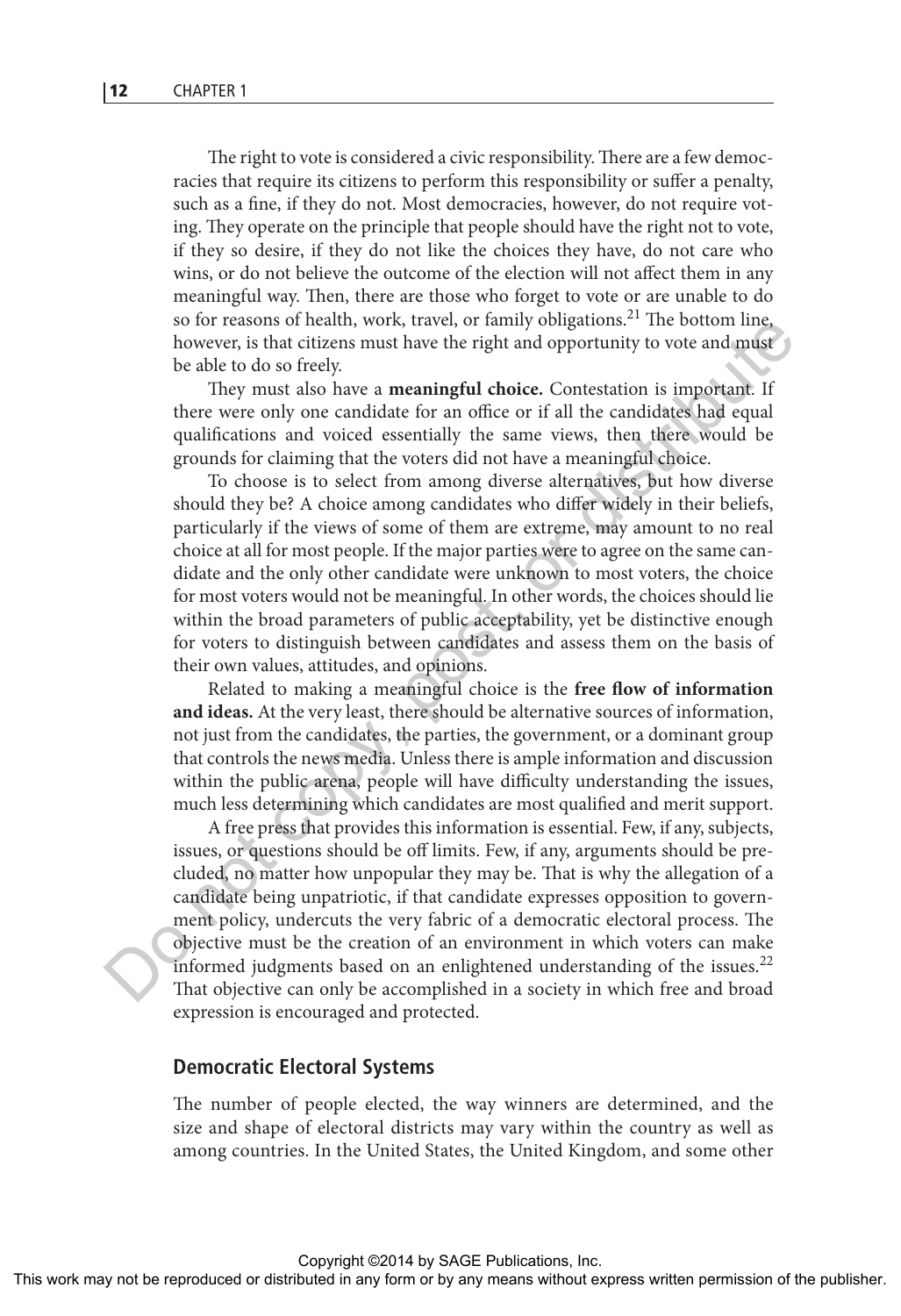democratic nations, public officials are elected on the basis of **plurality rule in single-member districts.** Simply put, this means that the candidate who receives the most votes for a particular office within an electoral district wins. Unless rules specify otherwise, the winner need not receive a majority of the vote; a simple plurality is usually sufficient. If there is a majority requirement, however, and no candidate receives more than half the votes in the initial balloting, there is usually a runoff election between the top two vote getters in the first round of voting.<sup>23</sup>

The U.S. Supreme Court has ruled that all legislative districts must be equal in population to ensure that the one person–one vote principle prevails. The exceptions are the Senate, in which each state, regardless of its population, has two senators, and the Electoral College, in which each state is entitled to electors equal in number to its congressional delegation.<sup>24</sup>

The main advantage of a plurality voting system is that it is simple and direct. The winner is easily and usually quickly determined, and the elected representative is accountable to the entire district. Responsibility, in other words, can be pinpointed.

The principal disadvantage of such a voting system is that those in the minority are less likely to be represented by a candidate of their choice. Their views and interests may not be adequately considered when public policy decisions are made. Moreover, plurality voting tends to enlarge the advantage of the majority if that majority is equally dispersed across the entire electoral area.<sup>25</sup> What happens is that those in the majority tend to vote for candidates who have similar demographic and attitudinal characteristics. Overcoming this voting behavior requires that minorities constitute a large proportion of the voters within the electoral district, at least 40 percent according to David Epstein and Sharyn O'Halloran.26 IF the control of the reproduced or distributed in any form of the reproduced or distributed in the reproduced or the response we can be published in a under this this control or the published or the published or the publi

To improve minority representation in Congress, the U.S. Department of Justice, citing the 1982 Voting Rights Act and several Supreme Court decisions, pressured states to create legislative districts in which minority groups, such as African Americans and Hispanics, constitute a majority of the voters. However, the Supreme Court subsequently declared that race could not be the *primary* factor for determining the boundaries of these districts, once again putting minority groups at a disadvantage in the U.S. system of plurality voting in single-member districts.

There is another way, however, to achieve broader representation: Institute a system of **proportional voting,** in which the winners are determined in proportion to the vote that they or their party receives. In some democratic countries, such as Canada and Israel, parties run slates of candidates in districts. Similarly, in the presidential nomination process in the United States, there may be proportional voting. Democratic Party rules have required it throughout the nomination period since 1972; beginning in 2012, Republican Party rules prescribe it for all contests held before April 1st of the year of the election and permit it after that in accordance with state law.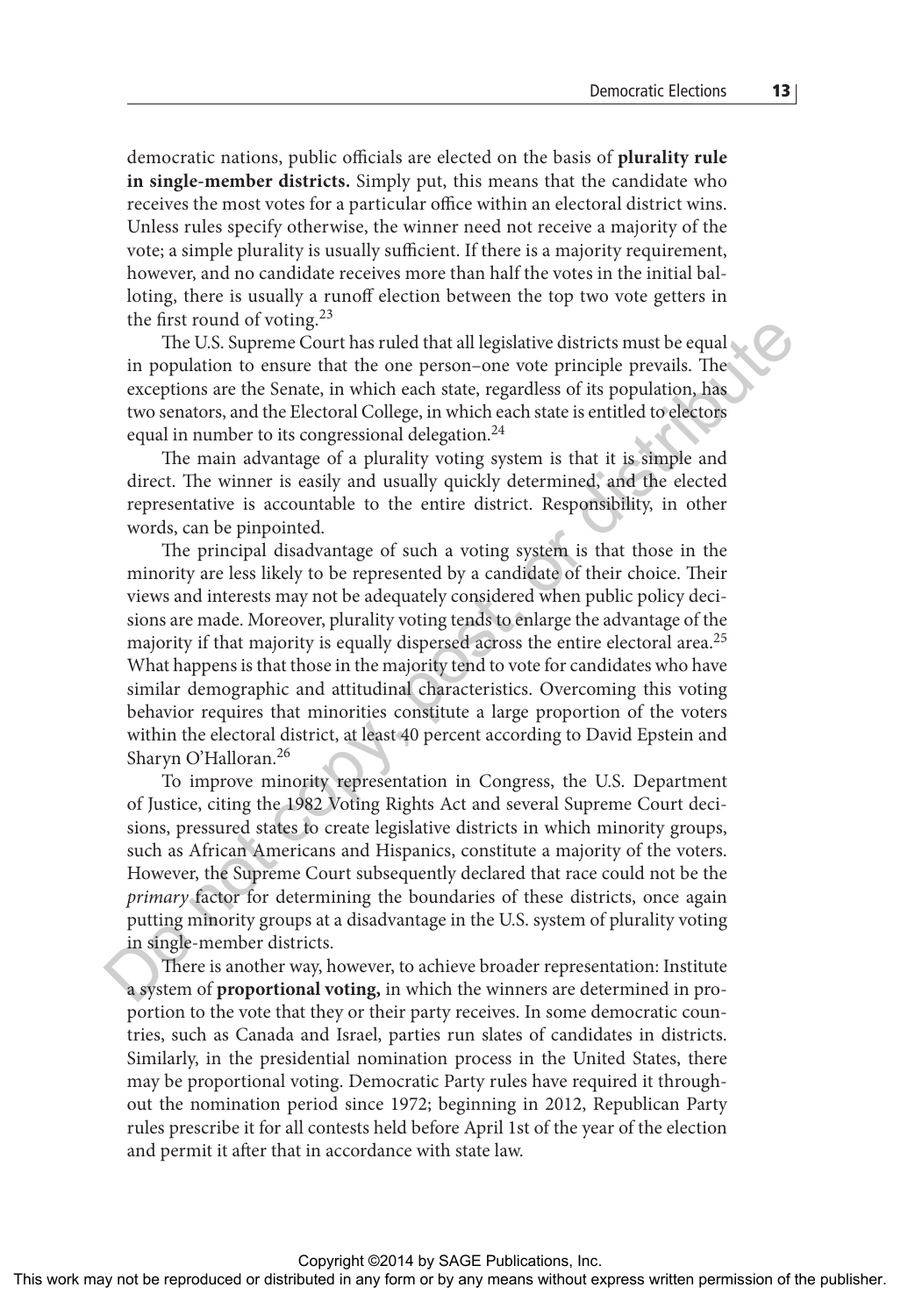The principal advantage of proportional voting is that it provides a fairer and more accurate representation of minorities in the government. A disadvantage is that majoritarian sentiment is more difficult to discern. Such sentiment, often referred to as political or policy consensus, must be constructed after the election by those who have been elected rather than by the electorate in the votes they have cast.

Proportional voting also increases the likelihood of a multiparty government, in which coalitions among competing parties may be necessary to achieve an operating majority. Multiparty coalitions, however, are apt to be more fragile and less able to agree on public policy than a government controlled by a single party. Moreover, it is more difficult to assign credit or blame for what the government does in the case of a multiparty coalition than with a single party.

In a plurality system, coalition building occurs primarily within the major parties, not between them. Each of the parties tries to reach a broad cross section of the electorate. In doing so, they have to balance diverse and often conflicting interests. Thus, the major parties in a plurality system are apt to be more heterogeneous and, conversely, in a proportional voting system, more homogeneous. entrino, an work consideration or the reproduced or distributed in any form or any form or finith and the respect or public public that are not the public or the public or by any form or by any form or by any form or by an

As the plurality-proportional voting dichotomy suggests, election procedures and rules are not neutral. They benefit some at the expense of others. These clashes of interests create ongoing tensions within a democratic electoral process. They are what politics is all about, temporarily resolving tension on an issue by issue basis.

# **TENSIONS WITHIN A DEMOCRATIC ELECTORAL SYSTEM**

The problem of obtaining a fair election outcome underlies the natural tensions in a democratic political system between political liberty and equality, between majority rule and minority rights, and between a free press and an informed electorate.

### **Liberty versus Equality**

If a democracy is based on the consent of the governed, then the ability to give that consent and, if need be, to take it away is essential. That's why political liberty is so important. It is the freedom to decide for oneself and act on the basis of that decision. Take that freedom away, and a democratic political system cannot exist.

In the electoral process, liberty requires the right to vote as one chooses, not to vote if one chooses, and in either case, to make the voting decision freely and without duress. It is the right to exercise personal choice within the framework of the political system. Accessible voting places, guidance in voting, and casting a secret ballot help protect that right.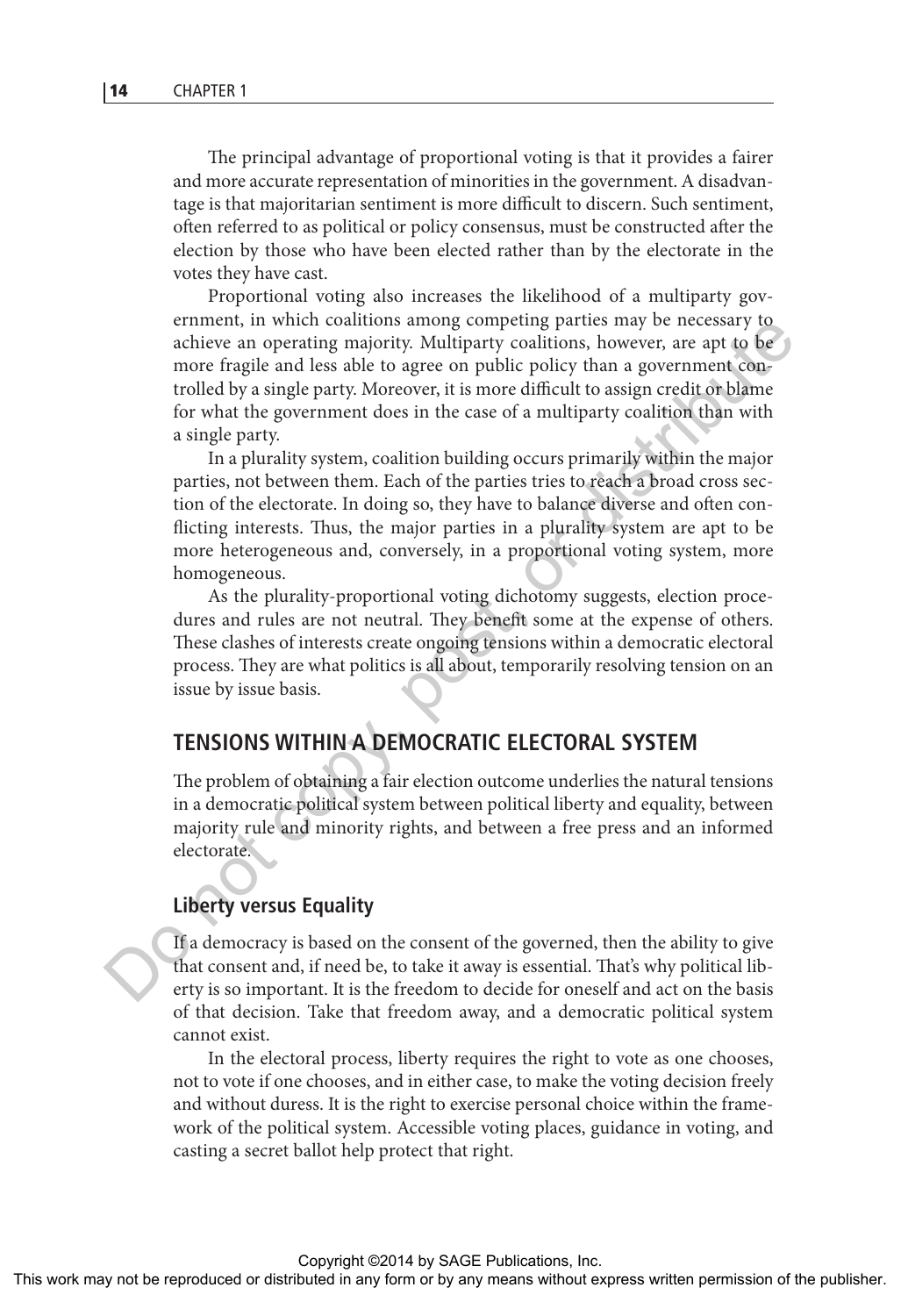Freedom to provide financial and other support to the candidate of one's choice, however, can undermine the equity principle. A conflict is created when certain people have more resources at their disposal than others to use in campaigns. Should individuals and groups be free to spend as much money as they want to promote their ideas, beliefs, and candidates, or should spending be limited to ensure that every citizen has a more equal opportunity to affect the outcome of the vote?

Proponents of unlimited expenditures cite the constitutional protection of free speech and the right of people to spend their money as they see fit. Opponents argue that elected officials are more likely to be responsive to large donors and big spenders than to average citizens. Moreover, they claim that the advantage of the wealthy extends past the election to governing and to the public policy that government makes.<sup>27</sup>

A related issue pertains to participation itself, to personally getting involved. For a variety of reasons, those with a higher income and more education participate at a higher rate than do those with less income and education.<sup>28</sup> Their higher rate of participation magnifies their influence on the election results and on the decisions made by elected public officials.

There are many forms of participation, from the simple act of voting, to working for a candidate (ringing doorbells, handing out literature, sending e-mail or text messaging, coordinating events, and the like), to contributing money to a candidate's campaign and spending money to promote one's own views, which may or may not coincide with those of a particular candidate. Placing no restrictions on these activities allows those with the interest, time, resources, and will to do more, and, as a result, to potentially exercise greater influence. At what point should a line be drawn between voluntary actions of citizens in the electoral process, which should be encouraged, and the activities that give an unfair advantage to those with superior resources at their disposal? The most may not be reproduced or distributed in any form or by any permission of the reproduced or distributed in any form or by any permission or  $\hat{H}$  the respective distributed in a mean star of the present of the p

### **Majority Rule versus Minority Rights**

Plurality voting decisions seem to be a pretty straightforward criterion for a democratic society. If every vote is equal, the candidates who received the most votes should win. The problem, as we have already noted, is that plurality voting systems overrepresent the majority, whereas proportional systems give more representation to minorities.

Many factors affect the majority–minority relationship: the ways the boundaries of electoral districts are drawn and the number of people elected within them, how the ballot is organized, whether candidates are listed by office or by party, and even where, when, and for how long voting occurs. If registration is difficult, voting places few and not easily accessible, the hours for voting too short, or the ballot too complicated and confusing, then turnout will be lower; those in power will more likely remain in power; and those who benefit under the current arrangement will continue to do so.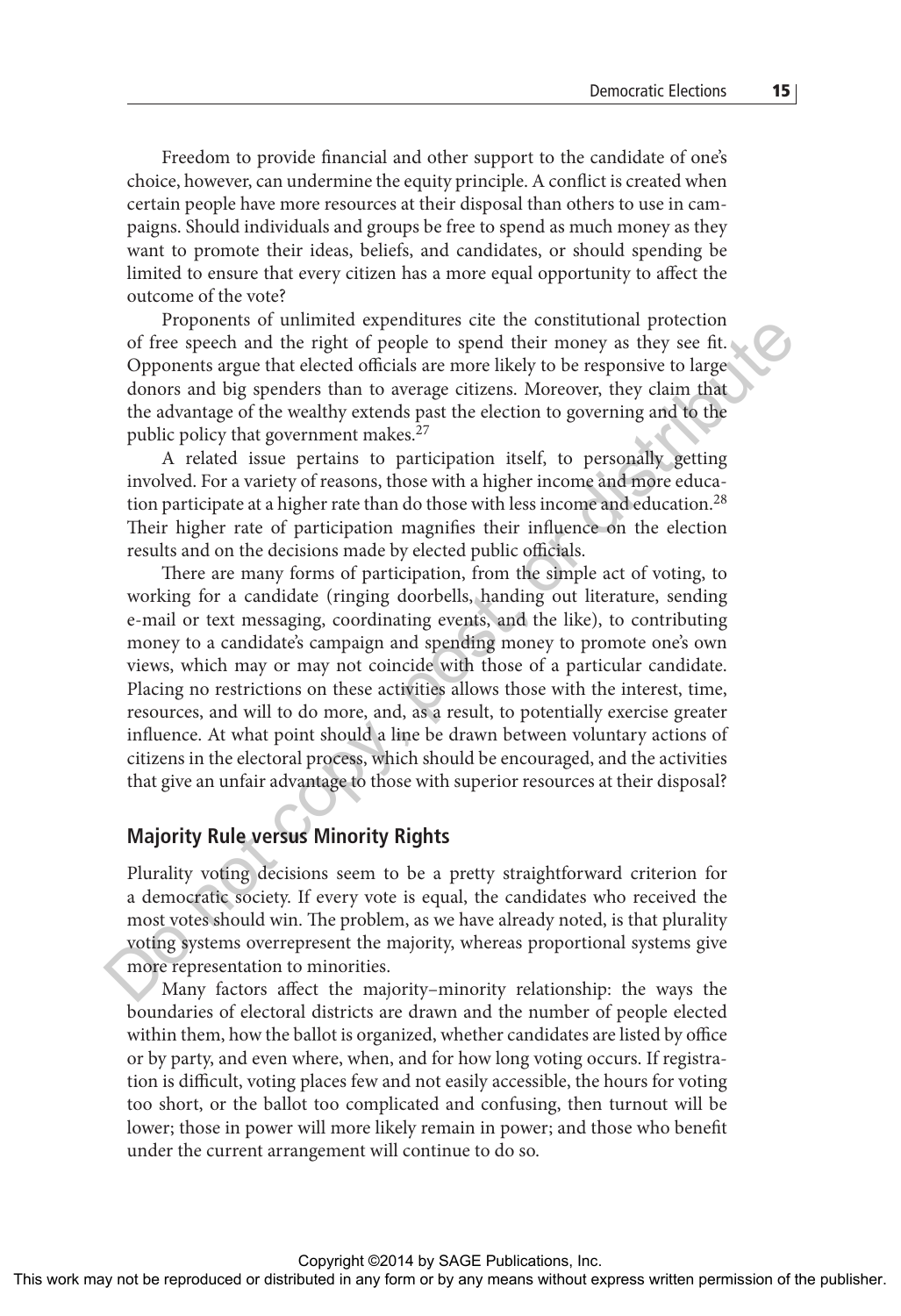Representation of groups within the society also can be affected by ballot access. In 1992 and 1996, Ross Perot's Reform Party spent millions of dollars and used hundreds of volunteers and paid workers just to obtain the necessary signatures just to get on the ballot in all fifty states. The Reform and Green Parties did this as well, albeit much less successfully, in recent presidential elections. But for the Republican and Democratic candidates, ballot access is automatic. They have a built-in advantage. Is that fair?

The majority–minority issue extends to government as well. Should majority rule be restricted so that minorities are better protected when public policy decisions are made? James Madison thought so. Fearing that the "tyranny of the majority" could deny minorities their basic rights, he argued successfully for a divided government that separates institutions representing differing constituencies so that no single group could easily dominate. But in the process, Madison and his colleagues at the Constitutional Convention created a system that has enabled powerful minorities to exercise a tyranny of their own, preventing change and thereby thwarting the desires of the majority or plurality in violation of a basic precept of democratic theory.

### **A Free Press versus an Informed Electorate**

The framers of the Bill of Rights believed that a free press was essential. In a government based on the consent of the governed, those in office must be held accountable for their decisions and actions. Similarly, the qualifications, promises, and positions of candidates for elective office must be evaluated by the electorate.

The public cannot assess candidates running for office or the performance of those in office unless they have the necessary information to do so. The problem is that most sources for such information—the candidates, their parties, interest groups, policy-oriented think tanks, even government officials—have a stake in the outcome that affects the information they present and how they present it. Although information from stakeholders in the election is still valuable, it must be evaluated with the interests of the source in mind.

Here's where a free press comes in. For some of the same reasons that we select others to represent us in government, we also depend on others to inform us about politics and government, to help us sort out what's going on and make informed judgments. That's the role of the news media—to be a watchdog, to provide the information they believe we need to know or would be interested in knowing. Anticipating that the press will perform this role is itself an incentive for those running for office not to lie, although they are still prone to exaggerate their claims. It is also a motivation for those holding office to stay attuned to public opinion and not to behave in a manner that would draw unfavorable attention and admonishment. The may not the standard to the standard or the publisher and the standard or the standard constraints that the tyrems of the publisher and the publisher and the publisher and the publisher. And the publisher and the publi

A free press is unfettered but not necessarily neutral. News reporters describe the campaign as they see it. Naturally, their perceptions are influenced by their own political beliefs, their journalistic needs, and their personal feelings about the candidates and issues. To the extent that many in the news media share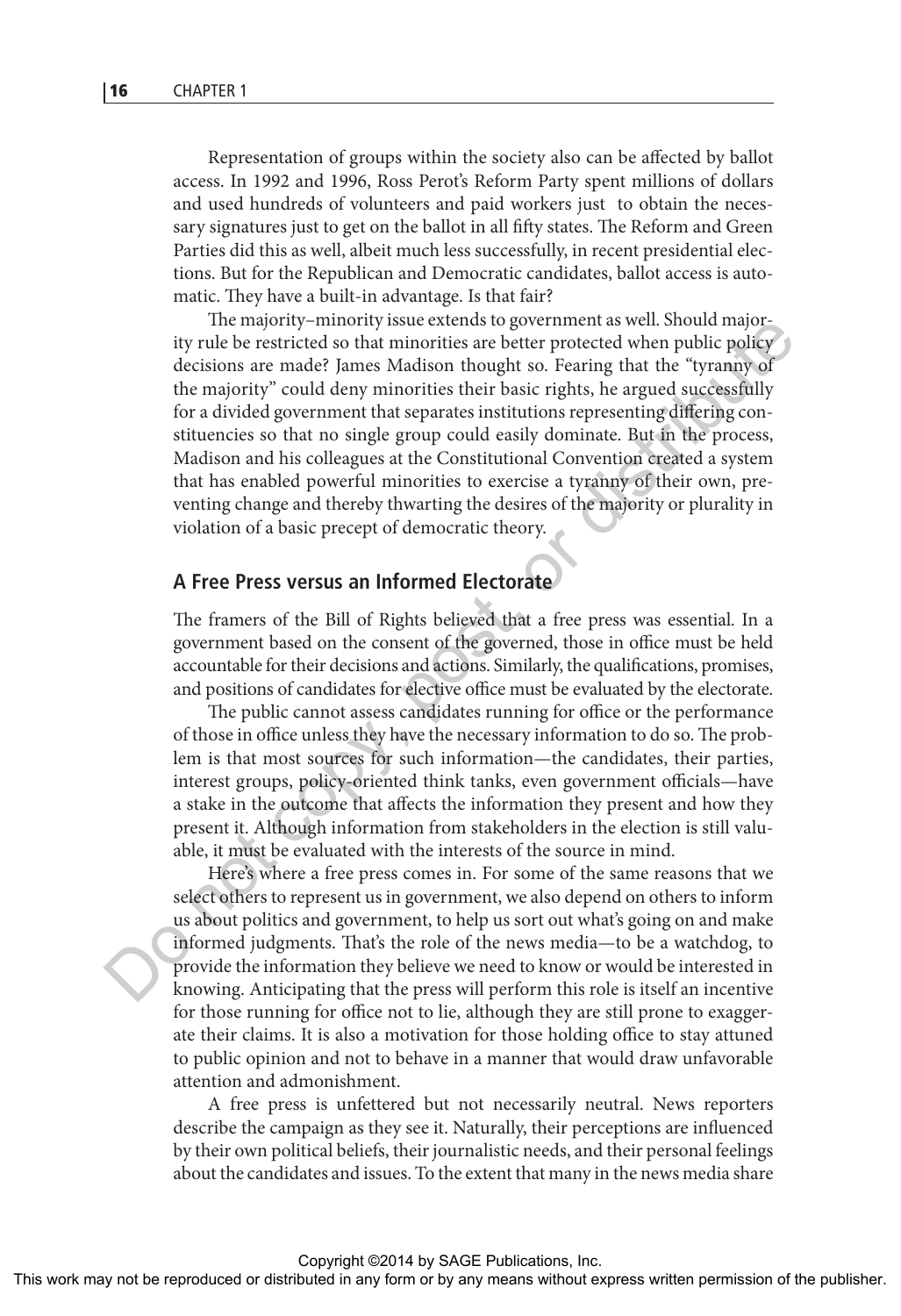similar political and professional orientations, their reporting of the campaign reflects a pack mentality, a collective reading and interpretation of events.29 This journalistic outlook colors the public's understanding and its evaluation of the candidates and parties. It gives the electorate a jaundiced view that highlights the dramatic and human elements of the campaign, usually at the expense of a detailed debate over substantive issues.

What can be done about the media's orientation and perceived bias? Restricting press coverage is not only impractical but also violates the First Amendment's protection of freedom of the press. Relying on the candidates to monitor the coverage they receive seems equally impractical given their vested interest in favorable coverage. Nor can the government take on a supervisory role over political communication in a campaign, especially in light of the number of incumbents who seek reelection. How, then, can citizens obtain the information they need, particularly as it relates to policy issues and their impact on society—information that many consider essential for voters to make an informed judgment based on an enlightened understanding of the issues? Assume the recent space of the reproduced or the results of the results of the recent space they are computed in any tower or the results of the recent space the results of the results of the results of the results of the

### **SUMMARY: DEMOCRATIC ELECTION DILEMMAS IN A NUTSHELL**

In theory, a representative democracy is a government of the people, by some of them, and for all of them. It is connected to the people through elections of the people's representatives. One democratic dilemma is how to provide citizens with equal opportunities to affect the electoral and governmental processes without reducing their freedom to pursue their own interests and utilize their own resources as they see fit. Another dilemma is how to provide electoral mechanisms that are efficient and representative, effective and accountable, dynamic and deliberative—a tall order, to be sure!

To meet these criteria, citizens must be accorded universal suffrage and equal voting power. They must be free to vote, given the opportunity to do so, have a meaningful choice, and be able to obtain timely information about the parties, candidates, and issues that is sufficient to make informed judgments when they vote.

In practice, contemporary elections fall short of meeting these criteria. There is universal suffrage in theory, but large-scale nonvoting in practice. There are many choices of candidates and some of policy initiatives as well, but a lot of people still complain that their choices are unsatisfactory because they are too narrow, too broad, or all distasteful.

All votes count equally, but all groups do not benefit equally from current electoral procedures and practices. Ethnic and racial minorities, in particular, seem to be disproportionately disadvantaged by plurality voting in single-member districts. Wealthy people have the advantage that their superior resources provide. Finally, the United States has a free press but, in the view of many in the electorate, neither an objective nor a responsible one. Complaints that the media are too powerful, too judgmental, and too negative are regularly reported in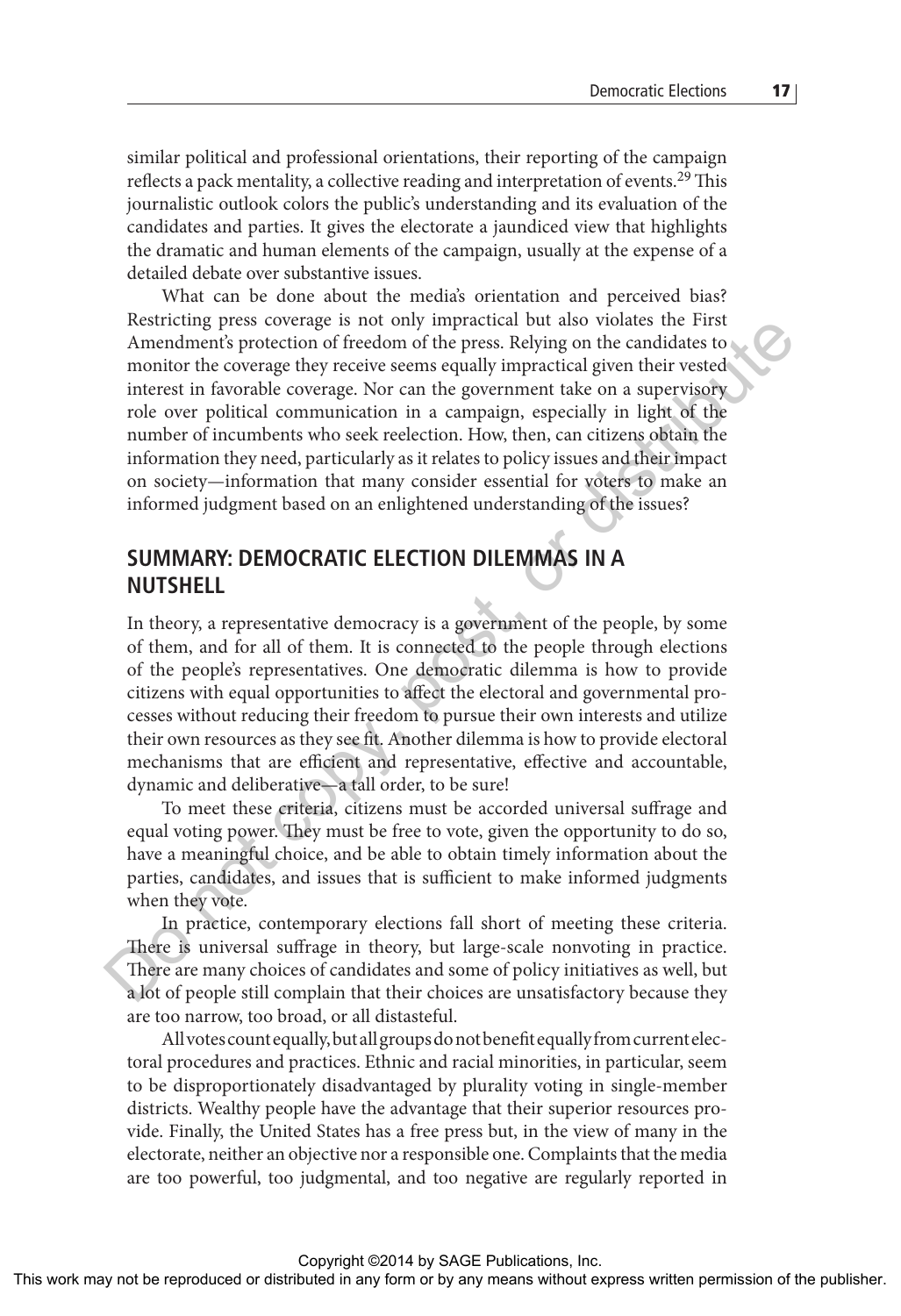survey and anecdotal research.<sup>30</sup> That much of the electorate is underinformed and underinvolved has been attributed in large part to the press's penchant for reporting the most entertaining news, as well as to inefficient and ineffective grassroots operations by party and nonparty groups and personal attacks by the candidates and their campaigns against one another. But from the perspective of the mass media, driven by audience size, a very competitive news environment, and conventions of contemporary journalism, interesting and exciting news is what the public wants, so they provide it.

The disjunctions between democratic theory and practice arise from many sources: the manner in which the electorate can and does participate in elections; the ways in which elections are structured and conducted, and the manner in which representatives are chosen; the structure of the party system and the candidate orientation of electoral politics; laws governing financial contributions and expenditures; press coverage, particularly its emphasis on the contest, its orientation toward personal character issues, and its general negativity; the parties' methods for selecting their nominees; the ways campaigns are run, appeals communicated, and images created; and finally, incompatible outcomes, unclear meanings, and vacuous mandates. Figure 2021 and the relations of the means the within the economics. The distributed in spectrum and the publisher manner in which the decision on and do sparting to the most particular the relation of the control of the

### Now It's Your Turn

### **Discussion Questions**

- 1. How nearly universal must suffrage be for the popular will to be asserted?
- 2. Can elections be structured to reflect both majority sentiment and minority views at the same time?
- 3. What current electoral issues pit individual liberty against political equality?
- 4. To what extent is the democratic goal of an informed electorate that makes enlightened voting possible, and to what extent is it necessary?
- 5. Can the news media serve the informational needs of the electorate and the profit motives of media owners simultaneously?
- 6. What are the most serious problems that threaten the democratic character of the American electoral system?

### **Topics for Debate**

*Challenge or defend the following statements:*

- 1. It is possible to have political liberty and citizen equality simultaneously.
- 2. If the majority always rules, then the rights and interests of the minority are always going to be threatened.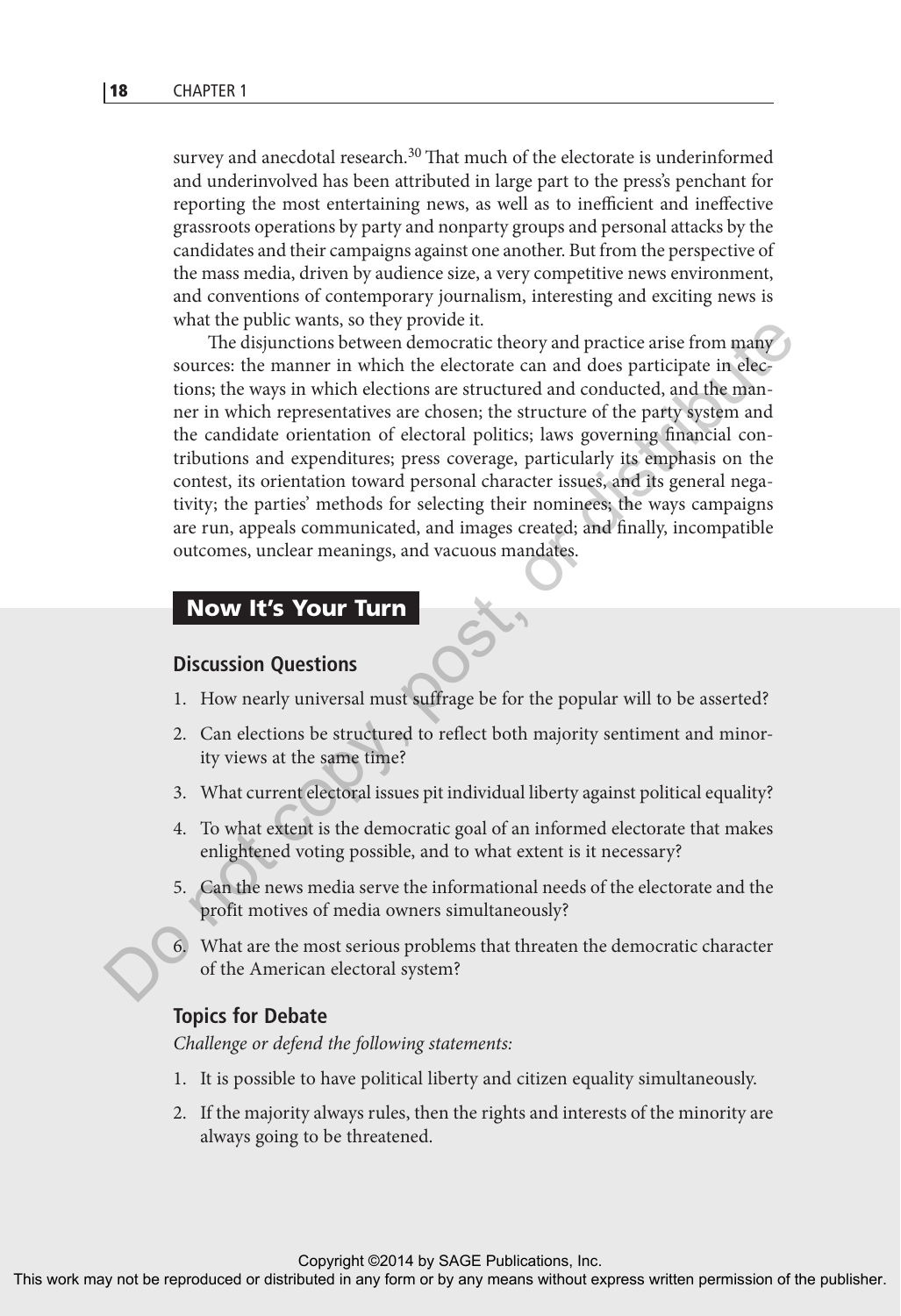- 3. A press that is both free and fair is a contradiction in terms.
- 4. To make sure that voters can make informed judgments, they should be required to know the principal candidates and their major issue positions before being allowed to vote.
- 5. A democratic government cannot exist without a democratic electoral process.
- 6. Literacy should be a qualification for voting.

### **Exercises**

- 1. How democratic is the constitutionally prescribed electoral process?
	- a. Answer this question by first examining what the Constitution requires and allows for national elections, noting its democratic and undemocratic features.
	- b. To the best of your knowledge, have the nondemocratic features of American elections been changed by amendment, law, or practice? If so, how and why; if not, why not?
	- c. Is the electoral system becoming more or less democratic today, and are the changes that have occurred in the electoral process good or bad for the country as a whole? Give examples to support your view.
	- d. What aspects of the last presidential election reflect positively or negatively on the democratic character of the U.S. electoral system? Do you anticipate that the same positive or negative aspects will be apparent in the next election?
- 2. Advocates of democracy have urged that the electoral system be made as democratic as possible to achieve the ideal of a government of, by, and for the people. Others are reluctant to change a system that has worked so well for so long and has become so large a part of America's political tradition. What do you think? Would democracy be better served if the system were changed, or would it actually impede the functioning of the electoral and governing systems? Might too much democracy be a bad thing? If you had to choose between liberty and equality or between majority rule and minority rights, how would you choose and why? 6. Literacy should be a qualification for voting.<br> **Exercises**<br>
1. How democratic side constitutionally prescribed electoral processical<br>
2. An Answer this question by first examining what the Constitution regulies<br>
featu

# **INTERNET RESOURCES**

The Internet is a rich source of information on campaigns and elections. Here are some of the best generic sources for all kinds of information. Most of them contain links to the news media, public interest groups, ongoing political campaigns, polling organizations, and appropriate government agencies.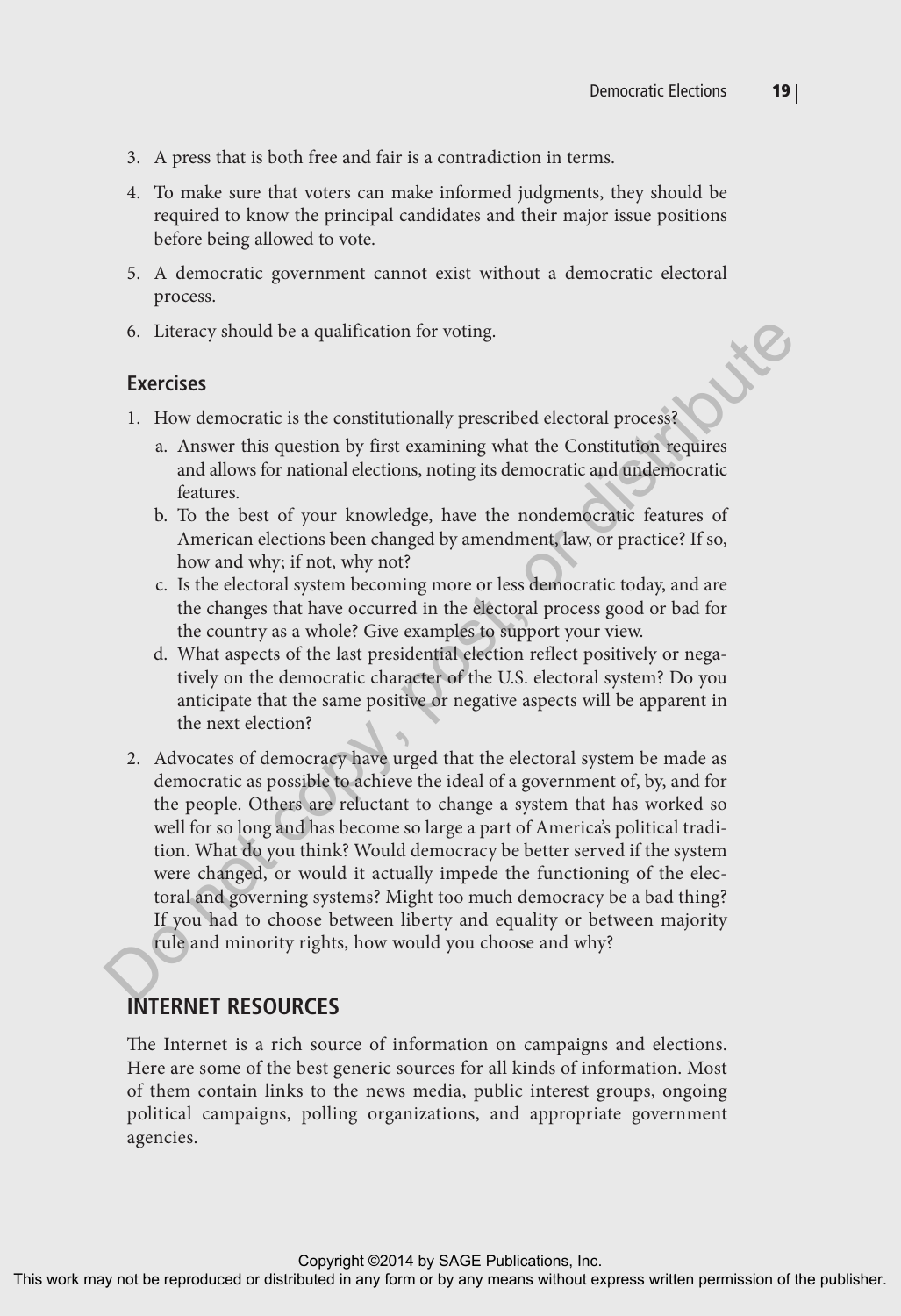### **Media Sites on Politics and Elections**

- CNN: www.cnn.com
- C-SPAN: www.cspan.org
- FOX: www.foxnews.com
- Los Angeles Times: www.latimes.com
- National Public Radio: www.npr.org
- New York Times: www.nytimes.com
- Politico: www.politico.com
- Real Clear Politics: www.realclearpolitics.com
- Washington Post: www.washingtonpost.com

### **Government Sites on the Electoral System**

• Census Bureau: www.census.gov/compendia/statab/

Publishes the yearly *Statistical Abstract,* which contains information on registration, turnout, and voting results in recent federal elections.

• Election Assistance Commission: www.eac.gov

Established by the Help America Vote Act, the commission provides information on how to register and vote, state and federal election laws, and surveys of who registers and who votes.

• Federal Election Commission: www.fec.gov

Provides easily accessible data on campaign finance activities filed by candidates and compiled in tabular form by analysts at the FEC.

• Library of Congress: http://thomas.loc.gov

Provides access to Congress, its committees, members, legislative process, rules, and schedules, as well as reports on campaigns and elections.

• National Archives and Records Administration: www.archives.gov/federalregister/electoral-college/

Contains official statistics about past presidential elections, the Electoral College, election laws, and presidential documents.

• White House: www.whitehouse.gov

Contains not only information on presidential and vice presidential activities, speeches, press releases, and official business, but also links to all other parts of the government.

### **SELECTED READINGS**

American Political Science Association Task Force on Inequality and American Democracy. "American Democracy in an Age of Rising Inequality." *Perspectives on Politics* 2 (December 2004): 651–666. • Politicus work may politicus comment Sites and the Electoral System<br>
Government Sites and the Electoral System<br>
• Census Bureau wove.cransus.gov/compendia/stutable<br>
• probabised by the Help America Note Aqs. Uncertificat

Barber, Benjamin R. *A Passion for Democracy*. Princeton, NJ: Princeton University Press, 1998.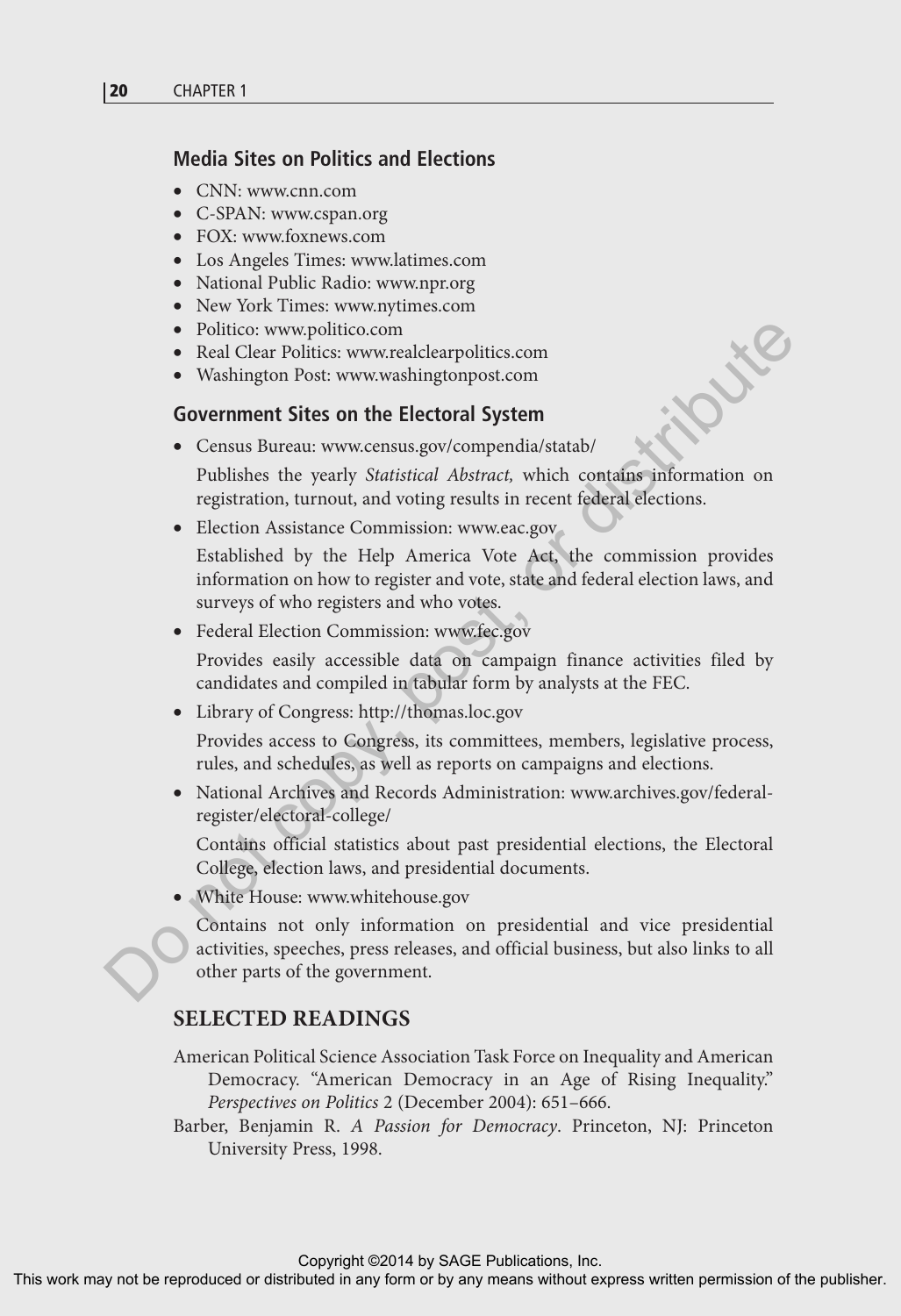- Bartels, Larry M. *Unequal Democracy: The Political Economy of the New Gilded Age*. Princeton, NJ: Princeton University Press, 2008.
- Cain, Bruce, Russell Dalton, and Susan Scarrow. *New Forms of Democracy? The Reform and Transformation of Democratic Institutions*. Princeton, NJ: Princeton University Press, 2003.
- Dahl, Robert A. *Democracy and Its Critics*. New Haven, CT: Yale University Press, 1989.
- —. *How Democratic Is the American Constitution?* New Haven, CT: Yale University Press, 2001.
- —. *A Preface to Democratic Theory.* Chicago, IL: University of Chicago Press, 1956.
- Diamond, Larry. *Developing Democracy*. Baltimore, MD: Johns Hopkins University Press, 1999.
- Downs, Anthony. *An Economic Theory of Democracy*. New York, NY: Harper and Row, 1957.
- Dowding, Keith, Robert E. Goodin, and Carole Pateman, eds. *Justice and Democracy*. Cambridge, England: Cambridge University Press, 2004.
- Dryzek, John. *Discursive Democracy*. Cambridge, England: Cambridge University Press, 1990.
- Dryzek, John, and Patrick Dunleavy. *Theories of the Democratic State*. London, England: Palgrave/Macmillan, 2009.
- Held, David. *Models of Democracy*. Stanford, CA: Stanford University Press, 2006.
- Hirst, Paul. *Representative Democracy and Its Limits*. Oxford, England: Polity Press, 1990.
- Schlozman, Kay Lehman, Sidney Verba, and Henry E. Brady. "Weapon of the Strong? Participatory Inequality and the Internet." *Perspectives on Politics* 8 (June 2010): 487–509. This work may not be reproduced or distributed in any formulations were reproduced by the reproduced or distributed in any positive distributed in the publisher.<br>
Diamond, Larry, Desdeping Democracy, Baltimore, MP: Johns
	- Schmitter, Philippe, and Terry Karl. "What Democracy Is . . . and Is Not." *Journal of Democracy* 2 (Fall 1991): 75–88.
	- Shapiro, Ian. *The State of Democratic Theory*. Princeton, NJ: Princeton University Press, 2003.
	- Stout, Jeffrey. *Democracy and Tradition*. Princeton, NJ: Princeton University Press, 2004.

Tilly, Charles. *Democracy.* Cambridge, England: Cambridge University Press, 2007.

- Thompson, Dennis. *Just Elections: Creating a Fair Electoral Process in the United States*. Chicago, IL: University of Chicago Press, 2002.
- Tocqueville, Alexis de. *Democracy in America*. New York, NY: HarperCollins, 1988.
- Warren, Mark, ed. *Democracy and Trust*. New York, NY: Cambridge University Press, 1999.
- —. "Voting with Your Feet: Exit-Based Empowerment in Democratic Theory." *American Political Science Review* 105 (November 2011): 683–701.
- Welch, Susan. "The Impact of At-Large Elections on the Representation of Blacks and Hispanics." *Journal of Politics* 52 (1990): 1050–1076.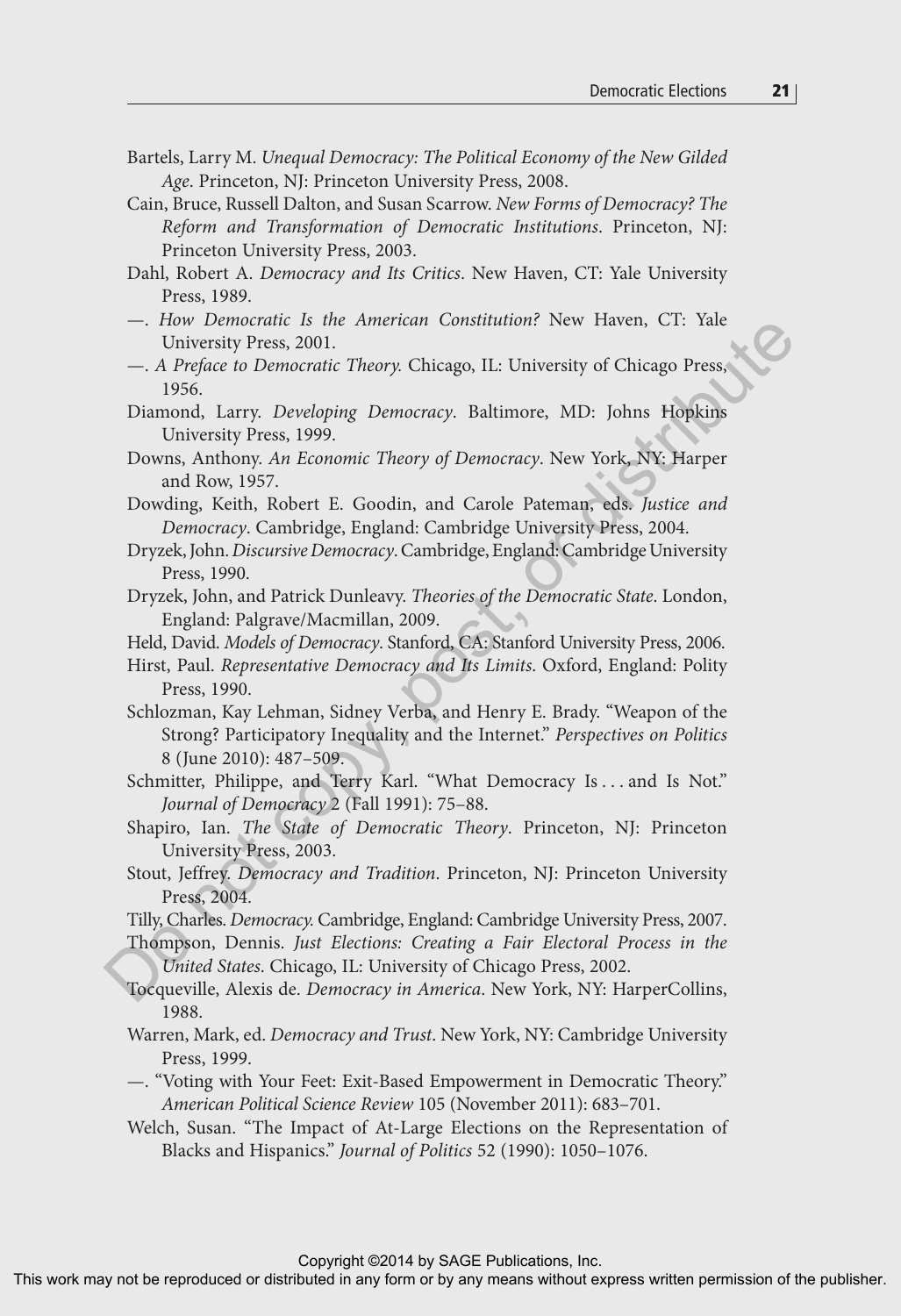### **NOTES**

- 1. "The Impact of the National Voter Registration Act of 1993 on the Administration of Elections for Federal Office, 2009–2010," Election Assistance Commission, June 30, 2011. http://www .eac.gov/assets/1/Documents/2010%20NVRA%20Report.pdf.
- 2. Michael McDonald, "Voter Turnout," http://elections.gmu.edu/voter\_turnout.htm.
- 3. In the past, the Court had stayed out of controversies over legislative districting, contending that these involved political issues and were therefore nonjusticiable—that is, they were not subject to review by the Court (judicial review).
- 4. U.S. Commission on Civil Rights, "Voting Irregularities in Florida during the 2000 Presidential Election," June 2001, http://www.usccr.gov/pubs/vote2000/report/main.htm. Florida state officials and Republican members of the commission criticized the conclusions of the report, asserting there was no evidence that the disproportionate disfranchisement of African American voters resulted from discriminatory behavior of state and county election officials. subject to reverse by the Control original metric. The results of Control original metric is a continue that the publisher or action of the publisher or the control original metric. The control of the publisher or distrib
	- 5. Massachusetts Institute of Technology and California Institute of Technology, "Voting: What Is and What Could Be," July 17, 2001. Caltech/MIT Voting Technology Project http://www .vote.caltech.edu/content/voting-what-what-could-be
	- 6. Gallup Poll, "Seven out of 10 Americans Accept Bush as Legitimate President," July 17, 2001, http://www.gallup.com/poll/4687/Seven-Americans-Accept-Bush-Legitimate-President.aspx
	- 7. *Citizens United* v*. FEC* 558 U.S.08–250 (2010).
	- 8. The Super PACs were required to report the names of contributors of \$200 or more to the Federal Election Commission, but since the contributors were numerous, the identities and interests of the big contributors did not become well known to the general public unless and until the news media mounted a sustained focus on them.
	- 9. In 2004, nonparty groups raised and spent more than \$440 million, using this money to fund surrogate campaigns on behalf of their respective parties and candidates; in 2008, they raised and spent about to \$260 million. Center for Responsive Politics, "SuperPACs." http://www .opensecrets.org/pacs/superpacs.php?cycle=2012. Center for Responsive Politics, "Outside Spending." www.opensecrets.org/outsidespending/
	- 10. For example, see Stephen Ansolabehere and Shanto lyengar, *Going Negative: How Political Advertisements Shrink and Polarize the Electorate* (New York: Free Press, 1995); and Thomas E. Patterson, *Out of Order* (New York: Knopf, 1993).
	- 11. For a good basic discussion of democracy, see Robert A. Dahl, *On Democracy* (New Haven, CT: Yale University Press, 1998). Dahl has written extensively on this subject, and two of his other well-known works on democratic theory are *A Preface to Democratic Theory* (Chicago, IL: University of Chicago Press, 1956) and *Democracy and Its Critics* (New Haven, CT: Yale University Press, 1989).
	- 12. An excellent discussion of types of democratic systems appears in David Held, *Models of Democracy* (Stanford, CA: Stanford University Press, 2006).
	- 13. Former Alaska senator Mike Gravel, one of the Democrats running for the party's 2008 presidential nomination, proposed a national ballot initiative in which voters would cast votes on major policy issues. Gravel's proposal and candidacy received little media attention and public support, however.
	- 14. In many of the southern states, judges are elected in partisan or nonpartisan elections. In other states, they are appointed by the governor, legislature, or special commission, in some cases later subject to an up or down vote by the electorate. At the federal level, judges are nominated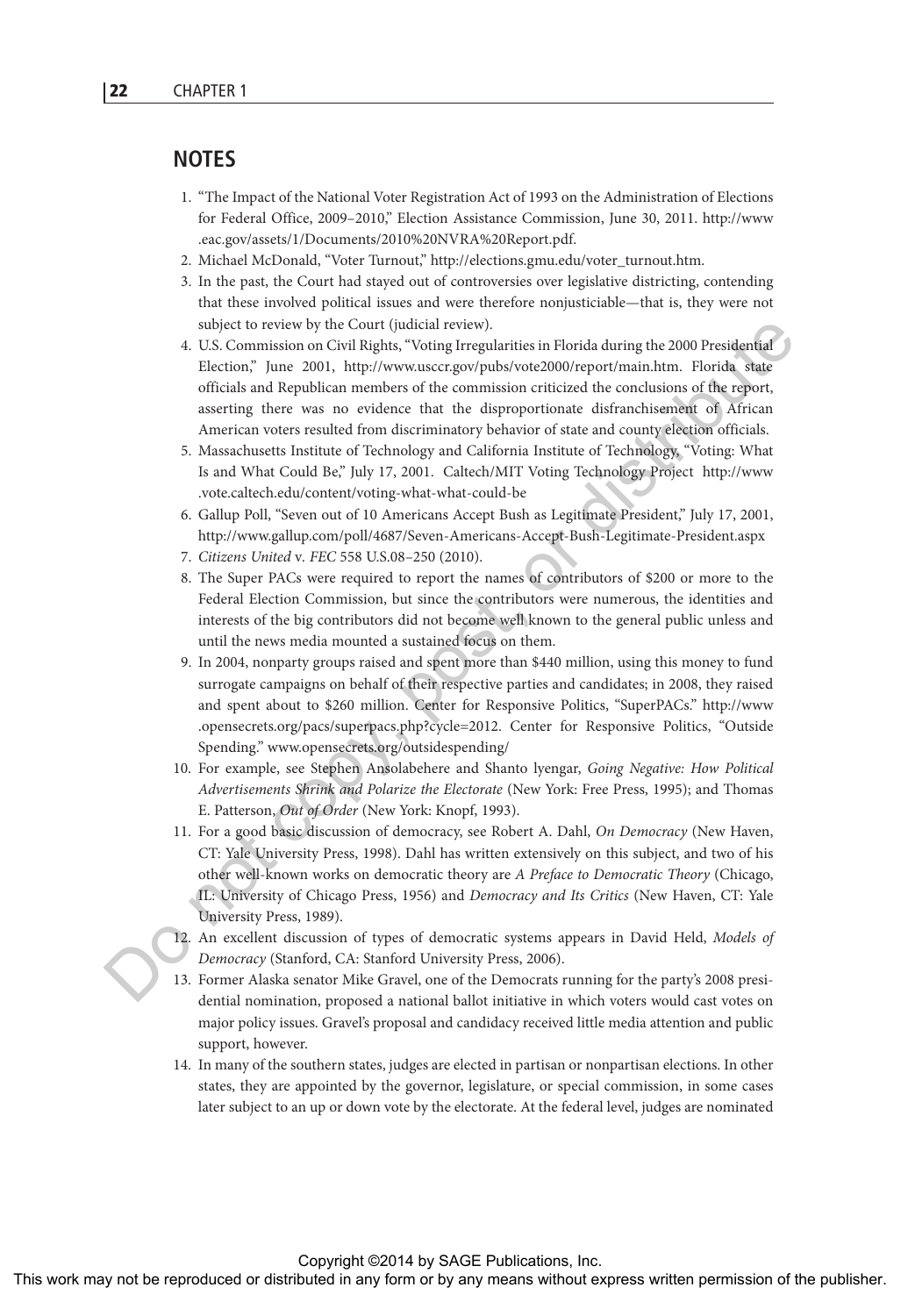by the president and appointed with the advice and consent of the Senate. Federal judges serve during good behavior for life.

- 15. James Madison, *The Federalist,* No. 10.
- 16. Gallup Poll, "Presidential Approval Ratings—Bill Clinton," 1993–2001, www.gallup.com/ poll/116584/Presidential-Approval-Ratings-Bill-Clinton.aspx.
- 17. Robert Dahl, "What Political Institutions Does Large-Scale Democracy Require?" *Political Science Quarterly* 120 (Summer 2005): 188.
- 18. The cost of conducting elections (maintaining registration lists, printing ballots and buying machinery for other methods of voting, tabulating the results, and overseeing the conduct of the election) is borne primarily by the states. In the past some states enacted a poll tax ostensibly to pay for these costs, although the taxes were also used to prevent poor people from voting. In 1937, the Supreme Court ruled that poll taxes did not violate the Fourteenth and Fifteenth Amendments to the Constitution, a decision that sparked a campaign to get the states and Congress to abolish poll taxes. The campaign had considerable success, and by 1960, five states in the South retained these taxes. The enactment of the Twenty-fourth Amendment, which was ratified in 1964, banned poll taxes in federal elections. Two years later the Supreme Court decided that the Fourteenth Amendment's equal protection clause also forbid them in state elections. machine to controlled in the reproduced or the reproduced or distributed in any form or by any form or by any form or by any means with the publisher of the second of the publisher. The controlled in any means were contro
	- 19. For a classic discussion of the fundamental principles of democracy, see James W. Prothro and Charles M. Grigg, "Fundamental Principles of Democracy," *Journal of Politics* 22 (May 1960): 276–294.
	- 20. President Obama restated Jefferson's words in his 2009 inaugural address: "The time has come to reaffirm our enduring spirit; to choose our better history; to carry forward that precious gift, that noble idea passed on from generation to generation: the God-given promise that all are equal, all are free, and all deserve a chance to pursue their full measure of happiness." Barack Obama, "President Barack Obama's Inaugural Address," January 20, 2009, www.white house .gov/blog/inaugural-address
	- 21. For a discussion of the democratic right not to vote and purposive nonparticipation, see Mark E. Warren, "Voting with Your Feet: Exit-based Empowerment in Democratic Theory," *American Political Science Review* 105 (November 2011): 683–701.
	- 22. Dahl, "What Political Institutions," 196.
	- 23. Several southern states, including Louisiana and Georgia, require runoffs if the winning candidate does not receive more than half the total vote.
	- 24. The exception is the District of Columbia, which has no voting representation in Congress but was given three electoral votes by the Twenty-third Amendment to the Constitution. The number of electoral votes was determined on the basis of what the District's representation would have been if it had been a state at the time of the ratification of the amendment in 1961.
	- 25. Dahl, *On Democracy,* 132–134.
	- 26. David Epstein and Sharyn O'Halloran, "Measuring the Electoral and Policy Impact of Majority-Minority Voting Districts," *American Journal of Political Science* 43 (April 1999): 367–395. A more recent study by Zoltan L. Hajnal found that African Americans are more likely than other groups to cast votes for losing candidates; see "Who Loses in American Democracy? A Count of Votes Demonstrates the Limited Representation of African Americans," *American Political Science Review* 103 (February 2009): 37–57.
	- 27. Sidney Verba, Kay Lehman Schlozman, and Henry E. Brady, *Voice and Equality: Civic Voluntarism in American Politics* (Cambridge, MA: Harvard University Press, 1995), 512.